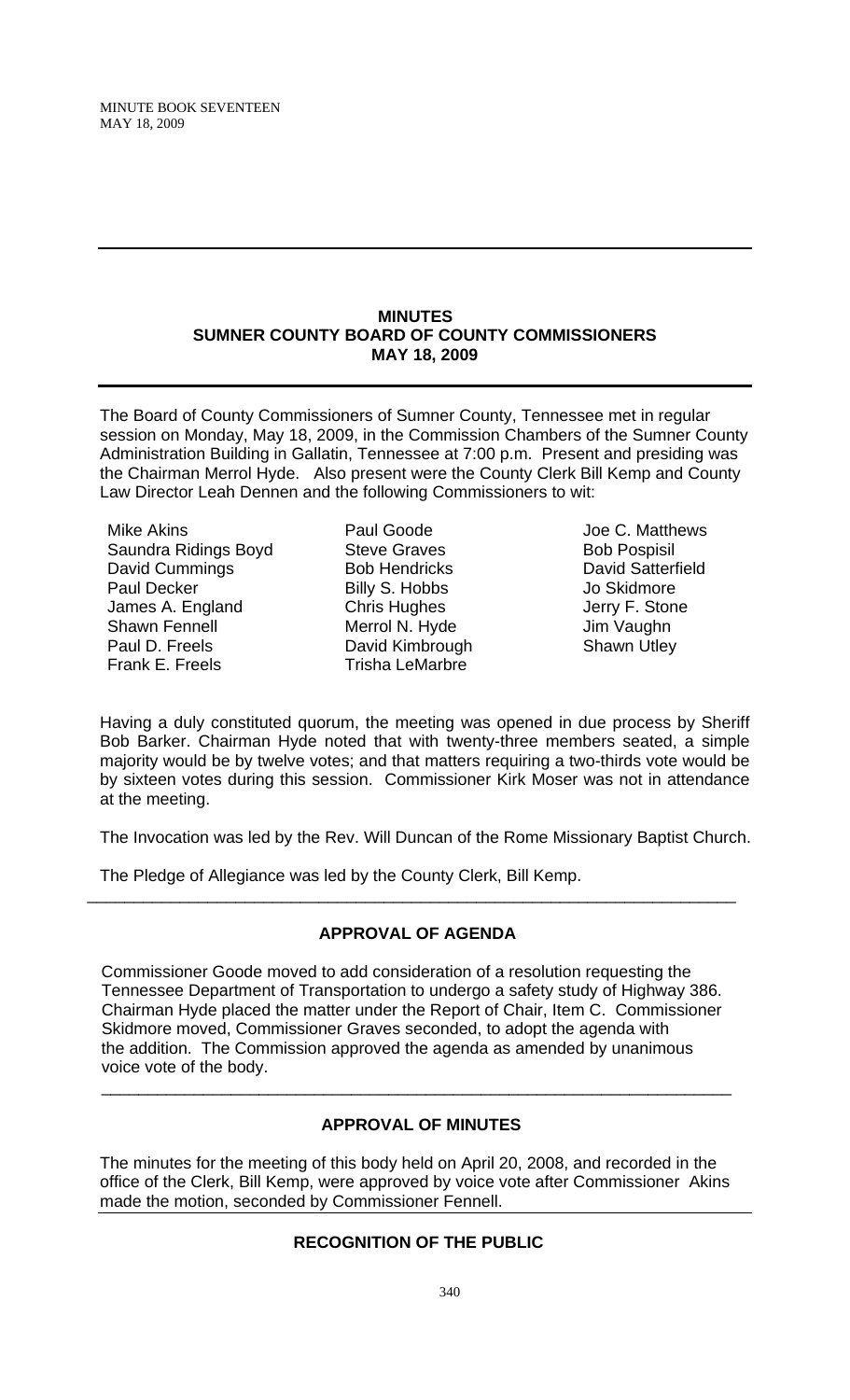MINUTE BOOK SEVENTEEN MAY 18, 2009

Chairman Hyde opened the floor to allow the public to speak concerning any matter on the agenda.

Dorris Brocker, the Executive Director of Sumner Mediation Services at 600 Small Street in Gallatin, requested that the Sumner County Commission vote for Resolution 0509-06 that encourages the State Legislature to pass the Dollar Bill Act.

Billy and Bobbie Slayton of 1190 Charles Brown Road expressed concerns that plans for a water line extension on their road were put on hold for lack of funds.

John Langford of 597 Lindsey Hollow Road in Gallatin expressed concern that Charles Brown Road did not have public water.

County Executive Anthony Holt stated that the City of Engineer for Portland stated that the funds for waterline projects were depleted. He said that a letter from the Mayor of Westmoreland stated his city would go forward with the Dutch Creek Road project.

With no one else wishing to speak, recognition of the public was closed.

#### **REPORT OF THE CHAIR**

\_\_\_\_\_\_\_\_\_\_\_\_\_\_\_\_\_\_\_\_\_\_\_\_\_\_\_\_\_\_\_\_\_\_\_\_\_\_\_\_\_\_\_\_\_\_\_\_\_\_\_\_\_\_\_\_\_\_\_\_\_\_\_\_\_\_\_\_\_

Without objection, Chairman Hyde deferred those being honored for Teacher of the Year.

Commissioner Vaughn introduced the following resolution:

## **A RESOLUTION HONORING CARL W. CREWS, JR.**

 **WHEREAS**, Mr. Carl W. Crews, Jr. has been dedicated to his career with the U.S. Army Corps of Engineers for 37 years; and

**WHEREAS,** Mr. Carl W. Crews, Jr. has served for the past sixteen years as Resource Manager at Old Hickory Lake; and

**WHEREAS,** Mr. Crews through his stellar career has mentored hundreds of park rangers and trained leadership for the Natural Resource Management Branch; and

**WHEREAS,** Mr. Crews has successfully protected the natural resources of Old Hickory Lake and has overseen a continuous improvement of Corp recreation facilities.

**NOW, THEREFORE BE IT RESOLVED** by the Sumner County Board of County Commissioners meeting in regular session on this 18th day of May, 2009, that this body does hereby congratulate and commend Carl W. Crews, Jr.

**BE IT FURTHER RESOLVED** that this resolution shall be spread on the minutes of this body and the Clerk is to furnish a copy of this resolution to Carl W. Crews, Jr.

\_\_\_\_\_\_\_\_\_\_\_\_\_\_\_\_\_\_\_\_\_\_\_\_\_\_\_\_\_\_\_\_\_\_\_\_\_\_\_\_\_\_\_\_\_\_\_\_\_\_\_\_\_\_\_\_\_\_\_\_\_\_\_

Upon motion of Commissioner Vaughn, seconded by Comm. Skidmore, the Commission voted to approve the Certificate of Recognition for Mr. Crews.

\_\_\_\_\_\_\_\_\_\_\_\_\_\_\_\_\_\_\_\_\_\_\_\_\_\_\_\_\_\_\_\_\_\_\_\_\_\_\_\_\_\_\_\_\_\_\_\_\_\_\_\_\_\_\_\_\_\_\_\_\_\_\_

Chairman Hyde introduced the following resolution and Commissioner Frank Freels moved for approval; Commissioner Goode seconded the motion.

# **0905-01 A RESOLUTION DIRECTING THAT ALL CONTRACTS BE**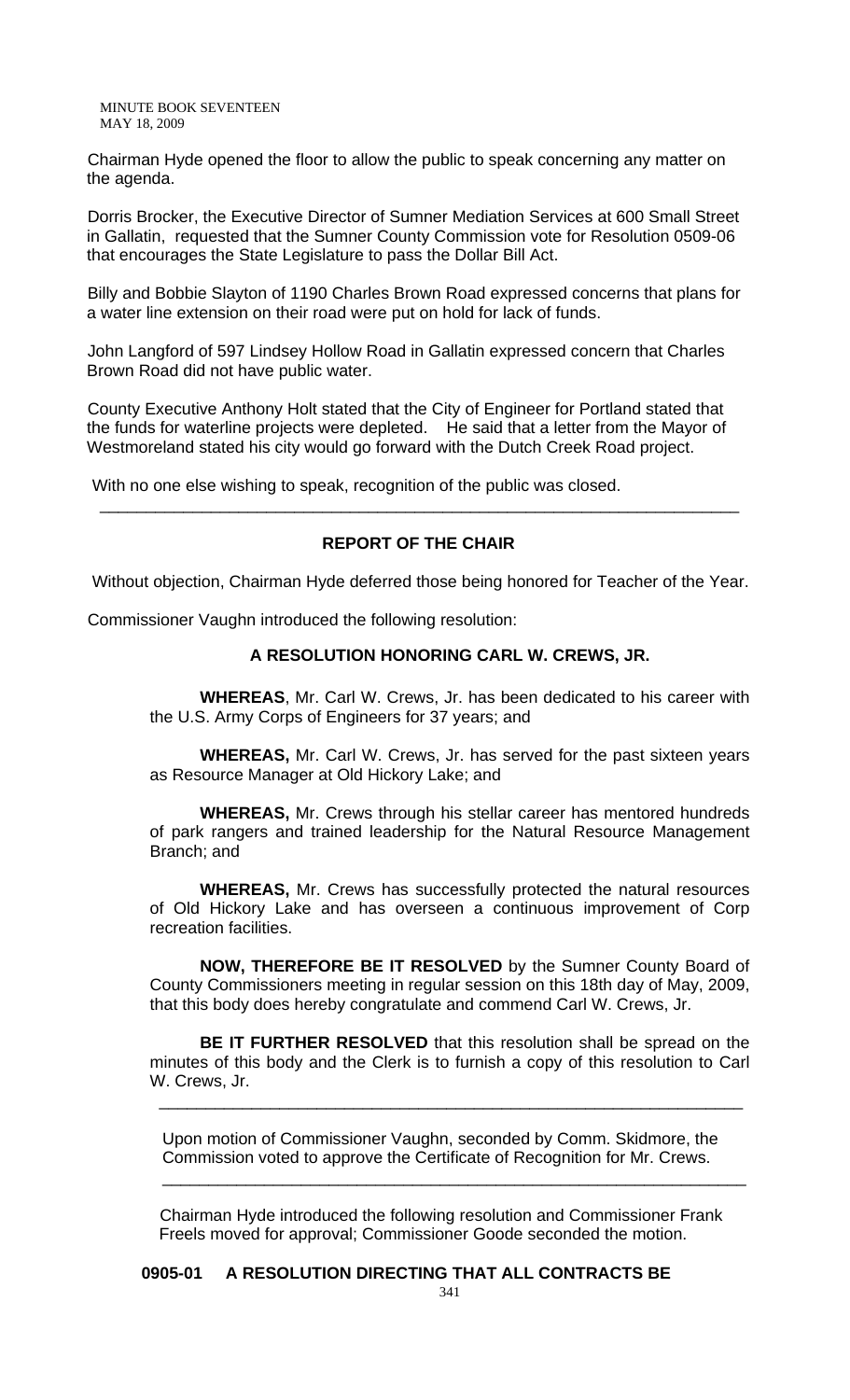#### **REVIEWED BY THE OFFICE OF THE LAW DIRECTOR PRIOR TO ACCEPTANCE**

**WHEREAS,** the numerous offices and departments that make up this county have, from time to time, to enter into a wide variety of contracts in order to undertake and complete their statutory duties; and

**WHEREAS,** many such contracts may set out language and terms that are not beneficial to the county or may contain provisions contrary to state laws.

**THEREFORE BE IT RESOLVED** by the Sumner County Board of County Commissioners, meeting in regular session on this the 18<sup>th</sup> day of May, 2009 that this body does hereby direct that, effectively immediately, all contracts to be entered into by the county, it offices or departments, must be reviewed by the Office of the Law Director before acceptance.

\_\_\_\_\_\_\_\_\_\_\_\_\_\_\_\_\_\_\_\_\_\_\_\_\_\_\_\_\_\_\_\_\_\_\_\_\_\_\_\_\_\_\_\_\_\_\_\_\_\_\_\_\_\_\_\_\_\_\_\_\_\_\_\_

The electronic vote was recorded in the following manner:

| <b>Akins</b>    | Υ | <b>Fennell</b>   | Υ     | <b>Cummings</b>    | Υ        |
|-----------------|---|------------------|-------|--------------------|----------|
| <b>Utley</b>    | Υ | <b>Graves</b>    | Υ     | <b>Satterfield</b> | Υ        |
| F. Freels       | Υ | <b>Matthews</b>  | Υ     | <b>Boyd</b>        | Y        |
| <b>England</b>  | Y | <b>Hendricks</b> | Υ     | Vaughn             | Υ        |
| <b>LeMarbre</b> | Υ | <b>Decker</b>    | Υ     | <b>Hyde</b>        | Υ        |
| <b>Hughes</b>   | Y | Kimbrough        | Υ     | Goode              | Υ        |
| <b>Skidmore</b> | N | P. Freels        | Υ     | <b>Stone</b>       | Υ        |
| <b>Hobbs</b>    | Υ | <b>Pospisil</b>  |       |                    |          |
| 0905-01         |   | Yes: 22          | No: 1 | Abs: $0$           | 07:34 PM |

Chairman Hyde declared the Resolution 0905-01 approved by the body.

Chairman Hyde recognized Commissioner Goode who moved, seconded by Commissioner Vaughn, to request the State Legislative delegation to authorize a study of Highway 386 to evaluate the safety of the road.

\_\_\_\_\_\_\_\_\_\_\_\_\_\_\_\_\_\_\_\_\_\_\_\_\_\_\_\_\_\_\_\_\_\_\_\_\_\_\_\_\_\_\_\_\_\_\_\_\_\_\_\_\_\_\_\_\_\_\_\_\_\_\_

The electronic vote was recorded in the following manner:

| <b>Traffic study resolution</b> |   |                  |       |                    |          |
|---------------------------------|---|------------------|-------|--------------------|----------|
| <b>Study 386 Traffic Safety</b> |   |                  |       |                    |          |
| <b>Akins</b>                    |   | <b>Fennell</b>   | Υ     | <b>Cummings</b>    | Υ        |
| <b>Utley</b>                    | Y | <b>Graves</b>    | Υ     | <b>Satterfield</b> | Υ        |
| F. Freels                       | Y | <b>Matthews</b>  | Υ     | Boyd               | Υ        |
| <b>England</b>                  | Y | <b>Hendricks</b> | Υ     | Vaughn             | Υ        |
| <b>LeMarbre</b>                 | Y | <b>Decker</b>    | Υ     | <b>Hyde</b>        | Y        |
| <b>Hughes</b>                   | Y | Kimbrough        | Υ     | Goode              | Υ        |
| <b>Skidmore</b>                 | Y | P. Freels        | Υ     | <b>Stone</b>       |          |
| <b>Hobbs</b>                    | Υ | <b>Pospisil</b>  | Υ     |                    |          |
| 0905-24                         |   | Yes: 23          | No: 0 | Abs: 0             | 07:38 PM |

Chairman Hyde declared the resolution approved by the body. The resulting resolution was prepared as follows:

## **0905-24 A RESOLUTION ASKING THE SUMNER COUNTY REPRESENTATIVES TO ASK TDOT TO COMPLETE A COMPREHENSIVE SAFETY STUDY OF HIGHWAY 386**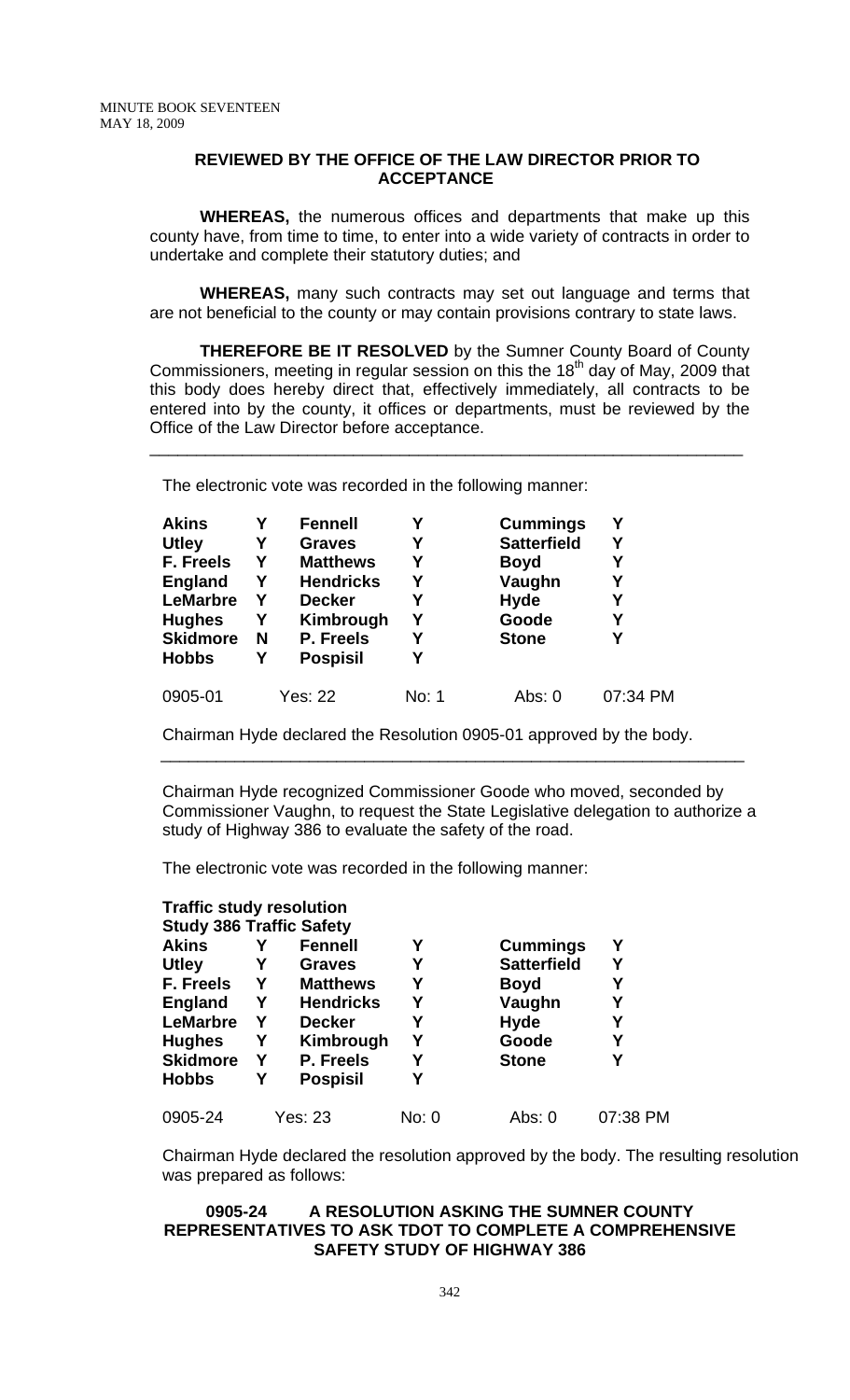**WHEREAS,** Highway 386 is a vital link to and from Sumner County and is used by thousands of persons on a daily basis; and

 **WHEREAS,** the road, with its various curves and banks can create traffic hazards that have led to numerous traffic accidents, injuries and even fatalities.

 **THEREFORE BE IT RESOLVED** by the Sumner County Board of County Commissioners meeting in regular on this the  $18<sup>th</sup>$  day of May, 2009 that this body does hereby ask our State Representatives to request TDOT to complete a comprehensive safety study of Highway 386 to look for ways to address the curve, arc and bank of the road; and

**BE IT FURTHER RESOLVED** that a copy of this resolution be forwarded to our state representatives.

\_\_\_\_\_\_\_\_\_\_\_\_\_\_\_\_\_\_\_\_\_\_\_\_\_\_\_\_\_\_\_\_\_\_\_\_\_\_\_\_\_\_\_\_\_\_\_\_\_\_\_\_\_\_\_\_\_\_\_\_\_\_\_\_

# **REPORT FROM COUNTY OFFICIALS**

 By motion of Commissioner Hughes, seconded by Commissioner Cummings , the commissioners approved unanimously the filing as received of the following reports: County Investments, County General Fund, County Debt Service Fund, County Highway Fund, County Capital Outlay Fund, School General Purpose Fund, School Federal Projects Fund, School Food Service Fund, Employee Health Insurance Trust Fund, Employee Dental Insurance Trust Fund, Casualty Insurance Trust Fund, County Trustee Funds, Special Reports: County Dental Insurance Claim Payments, County Health Insurance Claim Payments, County Property Tax Collections, County EMS Billing/Collections/Balances, County Sales Tax Collections, County Wheel Tax Collections, County Tax Rates/Property Values and County School Loan Program Rates. Approval of the filing of these records does not certify to the accuracy of the documents.

Chairman Hyde introduced the following resolution:

## **0905-NOT A RESOLUTION TO APPROVE AND ACCEPT APPLICATIONS FOR NOTARY PUBLIC POSITIONS AND PERSONAL SURETY GUARANTORS**

 **WHEREAS,** according to the law of the State of Tennessee, an individual must apply for the office of notary public in the county of residence, or of their principal place of business; and

 **WHEREAS**, state statute requires personal sureties making bonds for notaries publics to be approved by the Sumner County Commission; and

 **WHEREAS,** said applicant must be approved by the County Commission assembled; and

 **WHEREAS,** Bill Kemp, Sumner County Clerk, has certified according to the records of his office that the persons named on the attached listing labeled "SUMNER COUNTY NOTARY PUBLIC APPLICATIONS and SURETY GUARANTORS" have duly applied for the positions so sought; and

#### **BE IT FURTHER RESOLVED THAT THIS TAKE EFFECT FROM AND AFTER PASSAGE. –––––––––––––––––––––––––––––––––––––––––––––––––––––––––**

Upon motion of Commissioner Graves, seconded by Commissioner Cummings, voting was recorded in the following manner: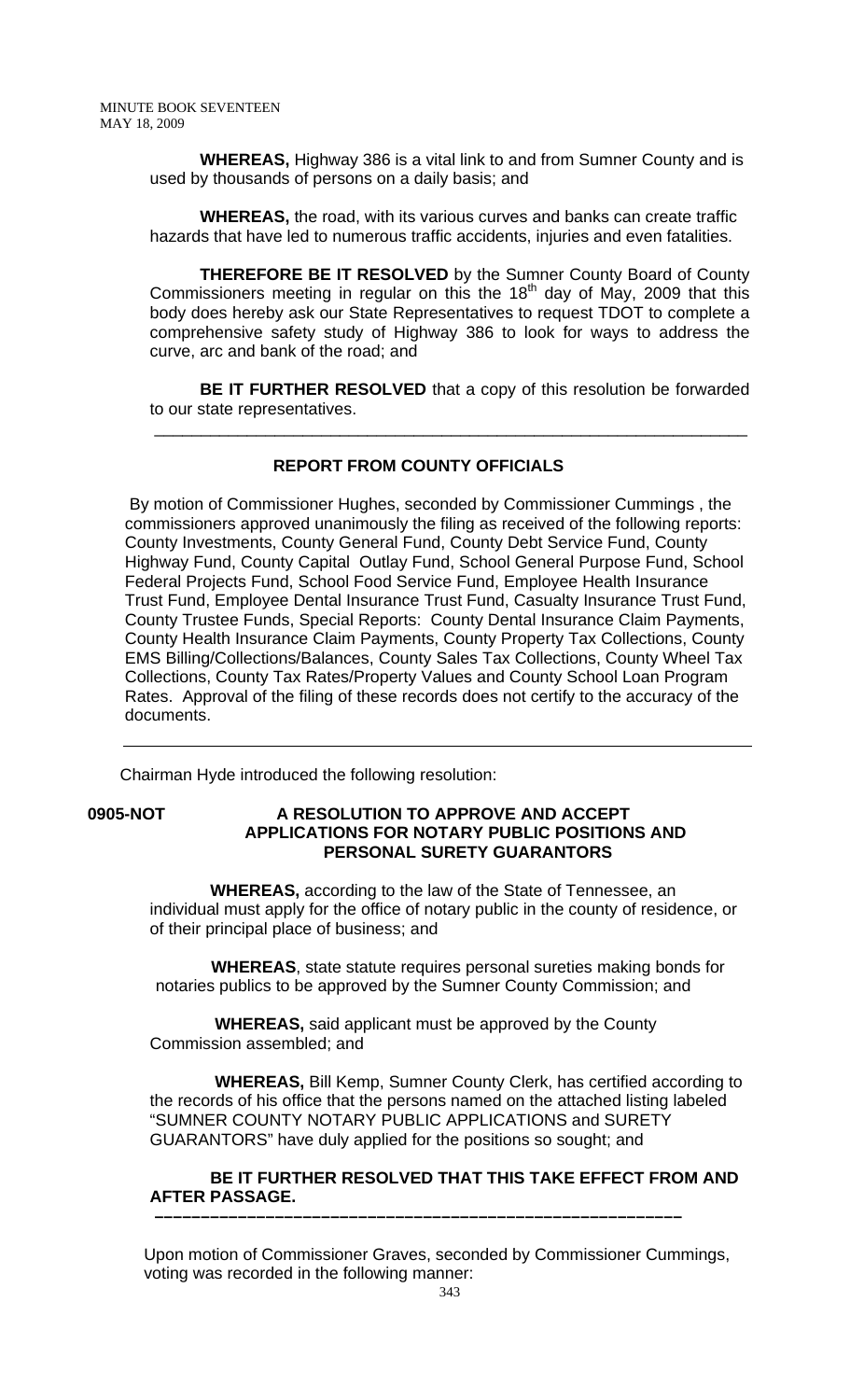MINUTE BOOK SEVENTEEN MAY 18, 2009

| <b>Akins</b>    |   | <b>Fennell</b>   |   | <b>Cummings</b>    | Υ      |          |
|-----------------|---|------------------|---|--------------------|--------|----------|
| <b>Utley</b>    | Υ | <b>Graves</b>    | Y | <b>Satterfield</b> | Y      |          |
| F. Freels       | Υ | <b>Matthews</b>  | Υ | <b>Boyd</b>        |        | Υ        |
| <b>England</b>  | Υ | <b>Hendricks</b> | Υ | Vaughn             | Y      |          |
| <b>LeMarbre</b> | Υ | <b>Decker</b>    | Y | <b>Hyde</b>        | Υ      |          |
| <b>Hughes</b>   | Υ | Kimbrough        | Υ | Goode              |        | Y        |
| P. Freels       | Υ | <b>Stone</b>     | A | <b>Hobbs</b>       |        | Υ        |
| <b>Pospisil</b> | Υ |                  |   |                    |        |          |
| 0905-NOTARY     |   | Yes: 21          |   | No: 0              | Abs: 1 | 07:39 PM |

 Chairman Hyde declared the election of Notaries Public by the body.  $\frac{1}{\sqrt{1-\frac{1}{2-\frac{1}{2-\frac{1}{2-\frac{1}{2-\frac{1}{2-\frac{1}{2-\frac{1}{2-\frac{1}{2-\frac{1}{2-\frac{1}{2-\frac{1}{2-\frac{1}{2-\frac{1}{2-\frac{1}{2-\frac{1}{2-\frac{1}{2-\frac{1}{2-\frac{1}{2-\frac{1}{2-\frac{1}{2-\frac{1}{2-\frac{1}{2-\frac{1}{2-\frac{1}{2-\frac{1}{2-\frac{1}{2-\frac{1}{2-\frac{1}{2-\frac{1}{2-\frac{1}{2-\frac{1}{2-\frac{1}{2-\frac{1}{2-\frac{1}{2-\frac{1}{2-\$ 

# **COMMITTEE ON COMMITTEES**

Commissioner LeMarbre announced and moved the appointment of Commissioner Stone to the Joint Economic and Development Board. Commissioner Goode seconded the motion and it was approved by unanimous voice vote of the body.

Commissioner LeMarbre brought forth the nomination of Mike Williams to serve as a replacement for Alton Perdue who resigned his position from the Zoning Board of Appeals. Commissioner LeMarbre moved, seconded by Commissioner Freels, and the Commission voted to approve the motion by unanimous voice vote.

Commissioner LeMarbre reported the following appointments for next month: Library board Expiring Three-Year Term (July) of Larry Hinton; Sumner Regional Airport Authority - Dan Downs Five-Year Term (July) and Dr. Wayne Hooper Five-Year Term (July); Appointment to Board of Zoning Appeals as a replacement for Mike Williams who was serving as an Alternate.

\_\_\_\_\_\_\_\_\_\_\_\_\_\_\_\_\_\_\_\_\_\_\_\_\_\_\_\_\_\_\_\_\_\_\_\_\_\_\_\_\_\_\_\_\_\_\_\_\_\_\_\_\_\_\_\_\_\_\_\_\_\_\_\_\_\_\_

# **HIGHWAY COMMISSION**

Report for Highway Commission filed under Consent Agenda.

#### **EDUCATION COMMITTEE**

 **\_\_\_\_\_\_\_\_\_\_\_\_\_\_\_\_\_\_\_\_\_\_\_\_\_\_\_\_\_\_\_\_\_\_\_\_\_\_\_\_\_\_\_\_\_\_\_\_\_\_\_\_\_\_\_\_\_\_\_\_\_\_\_\_\_\_\_\_\_\_** 

There was no report from the Education Committee.

# **GENERAL OPERATIONS COMMITTEE**

**\_\_\_\_\_\_\_\_\_\_\_\_\_\_\_\_\_\_\_\_\_\_\_\_\_\_\_\_\_\_\_\_\_\_\_\_\_\_\_\_\_\_\_\_\_\_\_\_\_\_\_\_\_\_\_\_\_\_\_\_\_\_\_\_\_\_\_\_\_\_** 

There was no report from the General Operations Committee.

#### **EMERGENCY SERVICES COMMITTEE**

**\_\_\_\_\_\_\_\_\_\_\_\_\_\_\_\_\_\_\_\_\_\_\_\_\_\_\_\_\_\_\_\_\_\_\_\_\_\_\_\_\_\_\_\_\_\_\_\_\_\_\_\_\_\_\_\_\_\_\_\_\_\_\_\_\_\_\_\_\_\_** 

 Commissioner Vaughn introduced the following resolution and moved for approval; Commissioner Fennell seconded the motion.

**0905-02 A RESOLUTION AUTHORIZING THE AGREEMENT BETWEEN THE SUMNER COUNTY JAIL AND SOUTHERN HEALTH PARTNERS FOR JAIL MEDICAL CARE WITH THE FIVE YEAR OPTION AND ALLOWING THE SHERIFF AND THE COUNTY LAW DIRECTOR TO EXECUTE THE NECESSARY DOCUMENTS FOR ACCEPTANCE**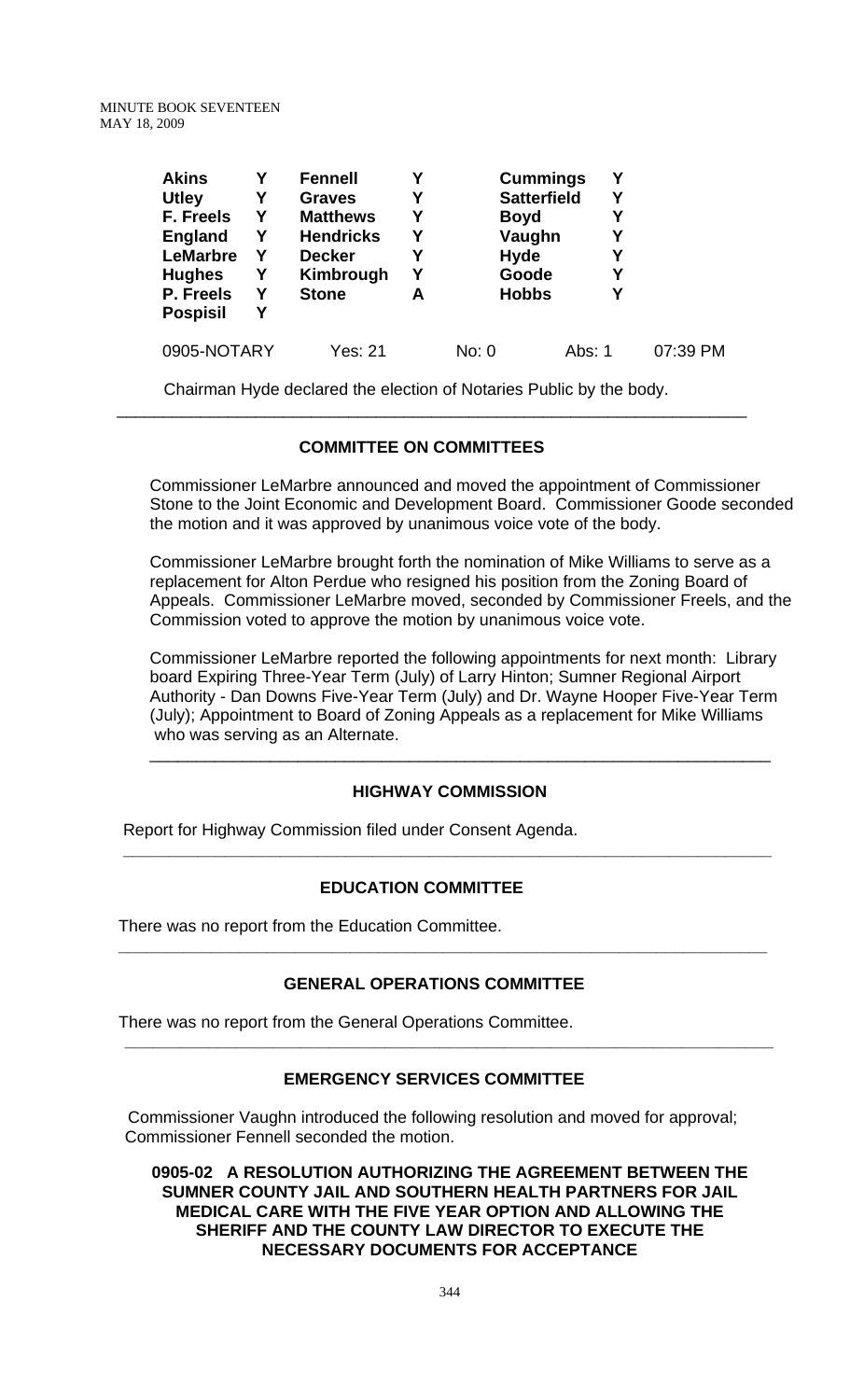**WHEREAS,** the Sumner County must provide medical care to inmates housed in the Sumner County Jail, and after a proper request for proposal and review process was undertaken, the proposal made by Southern Health Partners was determined to be the best and lowest plan to provide these services and care; and

 **WHEREAS,** the contract for these medical services will impose certain legal obligations upon the Sumner County Sheriff's Office and with the contract options terms of up to five years are available.

 **NOW, THEREFORE, BE IT RESOLVED** by the Sumner County Board of County Commissioners meeting in regular session on this the 18<sup>th</sup> day of May, 2009 that the Sheriff is authorized to enter into, on behalf of Sumner County, a contract with Southern Health Partners for the provision of inmate medical services; and

 **BE IT FURTHER RESOLVED,** that said contract is hereby approved and the Sheriff and County Law Director are duly authorized to execute same or other necessary documents which may be required.

 **\_\_\_\_\_\_\_\_\_\_\_\_\_\_\_\_\_\_\_\_\_\_\_\_\_\_\_\_\_\_\_\_\_\_\_\_\_\_\_\_\_\_\_\_\_\_\_\_\_\_\_\_\_\_\_\_\_\_\_\_\_\_\_\_\_** 

The electronic vote was recorded in the following manner:

| <b>Akins</b>    | Υ       | <b>Fennell</b>   |          | <b>Cummings</b>    | Υ |
|-----------------|---------|------------------|----------|--------------------|---|
| <b>Utley</b>    | Υ       | <b>Graves</b>    | Υ        | <b>Satterfield</b> | γ |
| F. Freels       | Υ       | <b>Matthews</b>  |          | <b>Boyd</b>        |   |
| <b>England</b>  | Υ       | <b>Hendricks</b> | Υ        | Vaughn             |   |
| <b>LeMarbre</b> | Υ       | <b>Decker</b>    | Υ        | <b>Hyde</b>        | Υ |
| <b>Hughes</b>   | Υ       | Kimbrough        | Υ        | Goode              | Υ |
| <b>Skidmore</b> | Υ       | P. Freels        | Y        | <b>Stone</b>       | Υ |
| <b>Hobbs</b>    | Υ       | <b>Pospisil</b>  | Υ        |                    |   |
| 0905-02         | Yes: 23 | No: 0            | Abs: $0$ | 07:42 PM           |   |

Chairman Hyde declared Resolution 0905-02 approved by the body.

## **LEGISLATIVE COMMITTEE**

 Commissioner Pospisil introduced the following resolution and moved for approval; Commissioner Hughes seconded the motion.

\_\_\_\_\_\_\_\_\_\_\_\_\_\_\_\_\_\_\_\_\_\_\_\_\_\_\_\_\_\_\_\_\_\_\_\_\_\_\_\_\_\_\_\_\_\_\_\_\_\_\_\_\_\_\_\_\_\_\_\_\_\_\_\_\_\_

#### **0905-03 A RESOLUTION SUPPORTING THE TERMINATION OF THE JUDICIAL SELECTION COMMISSION**

 **WHEREAS,** the Constitution of the State of Tennessee, Article VI, Section 3 states, "The Judges of the Supreme Court shall be elected by the qualified voters of the State. The Legislature shall have power to prescribe such rules as may be necessary to carry out the provisions of section two of this article. Every Judge of the Supreme Court shall be thirty-five years of age, and shall before his election have been a resident of the State for five years. His term of service shall be eight years", and

 **WHEREAS,** the General Assembly of the State of Tennessee deprived the people of the State their rights as outlined in the previous paragraph by the establishment of the Judicial Section Commission, created in Tennessee Code Annotated §17-1-101, 102 generally referred to as the Tennessee Plan; and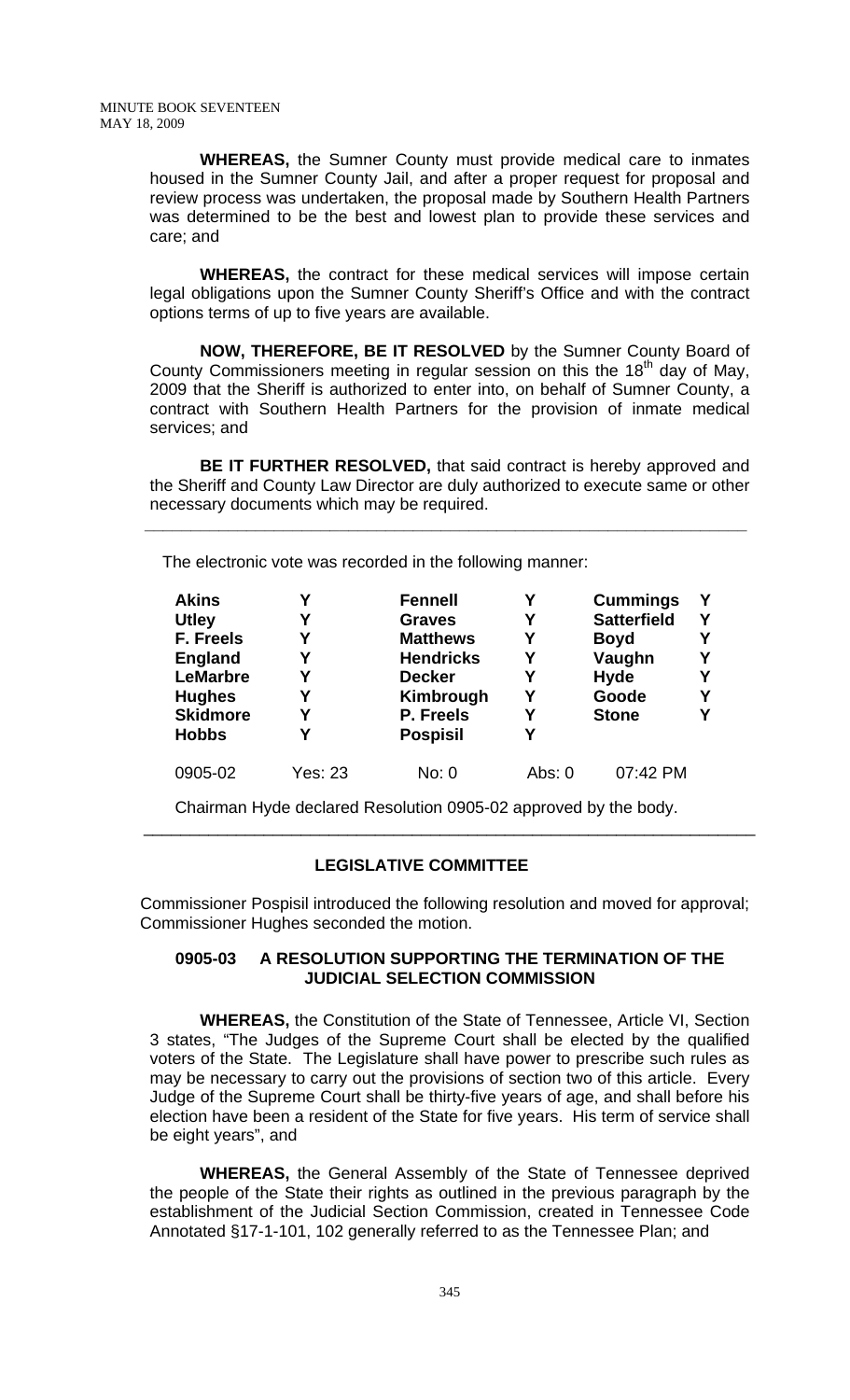**WHEREAS,** Tennessee Code Annotated §4-29-229 stipulates that the Judicial Selection Commission will expire on June 30, 2008; and

**WHEREAS,** numerous attempts were made and may continue to be made to prevent the expiration of this commission and continue with the loathsome practice of denying the right of the voters to elect their Judges; and

 **WHEREAS,** the Board of County Commissioners of Sumner County are desirous of expressing their support for the termination of the Judicial Selection Commission and the restoration of the Constitutional Right of the voters to elect their Judges.

**NOW THEREFORE, BE IT RESOLVED,** by the board of the County Commissioners of Sumner County, Tennessee, assembled in regular session on the 18<sup>th</sup> day of May, 2009 that:

**SECTION 1:** We hereby go on record as supporting and being in favor of the expiration of the Judicial Selection Commission, and the restoration of the Constitutional Right of the voters of the State of Tennessee to elect their Judges.

**SECTION 2:** The County Clerk of Sumner County is hereby directed to furnish certified copies of this resolution to our State Representatives.

\_\_\_\_\_\_\_\_\_\_\_\_\_\_\_\_\_\_\_\_\_\_\_\_\_\_\_\_\_\_\_\_\_\_\_\_\_\_\_\_\_\_\_\_\_\_\_\_\_\_\_\_\_\_\_\_\_\_\_\_\_\_\_\_

Upon discussion, Commissioner Vaughn moved to defer, seconded by Commissioner Goode.

The electronic vote was recorded in the following manner:

| <b>Akins</b>    |   | <b>Fennell</b>   | Υ | <b>Cummings</b>    | N      |          |
|-----------------|---|------------------|---|--------------------|--------|----------|
| <b>Utley</b>    | N | <b>Graves</b>    | N | <b>Satterfield</b> |        |          |
| F. Freels       | N | <b>Matthews</b>  | Υ | <b>Boyd</b>        |        |          |
| <b>England</b>  | Y | <b>Hendricks</b> | Υ | Vaughn             |        |          |
| <b>LeMarbre</b> | Y | <b>Decker</b>    | Υ | <b>Hyde</b>        | N      |          |
| <b>Hughes</b>   | N | Kimbrough        | Υ | Goode              | Υ      |          |
| <b>Skidmore</b> | Y | P. Freels        | N | <b>Stone</b>       | N      |          |
| <b>Hobbs</b>    | Y | <b>Pospisil</b>  | N |                    |        |          |
| 0905-03 DEFER   |   | Yes: 14          |   | No: 9              | Abs: 0 | 07:45 PM |

Chairman Hyde declared the motion to defer failed to be approved by two-thirds vote of the body.

The electronic vote was recorded in the following manner:

| <b>Akins</b>    | N | <b>Fennell</b>   | N      | <b>Cummings</b>    | N        |
|-----------------|---|------------------|--------|--------------------|----------|
| <b>Utley</b>    | Y | <b>Graves</b>    | Υ      | <b>Satterfield</b> | N        |
| F. Freels       | Υ | <b>Matthews</b>  | N      | <b>Boyd</b>        | N        |
| <b>England</b>  | N | <b>Hendricks</b> | N      | Vaughn             | N        |
| <b>LeMarbre</b> | N | <b>Decker</b>    | A      | <b>Hyde</b>        | Υ        |
| <b>Hughes</b>   | Υ | Kimbrough        | N      | Goode              | Υ        |
| <b>Skidmore</b> | N | P. Freels        | N      | <b>Stone</b>       | Υ        |
| <b>Hobbs</b>    | N | <b>Pospisil</b>  | Υ      |                    |          |
| 0905-03         |   | Yes: 8           | No: 14 | Abs: 1             | 07:47 PM |

Chairman Hyde declared the resolution failed to be approved by the body.

**\_\_\_\_\_\_\_\_\_\_\_\_\_\_\_\_\_\_\_\_\_\_\_\_\_\_\_\_\_\_\_\_\_\_\_\_\_\_\_\_\_\_\_\_\_\_\_\_\_\_\_\_\_\_\_\_\_\_\_\_\_**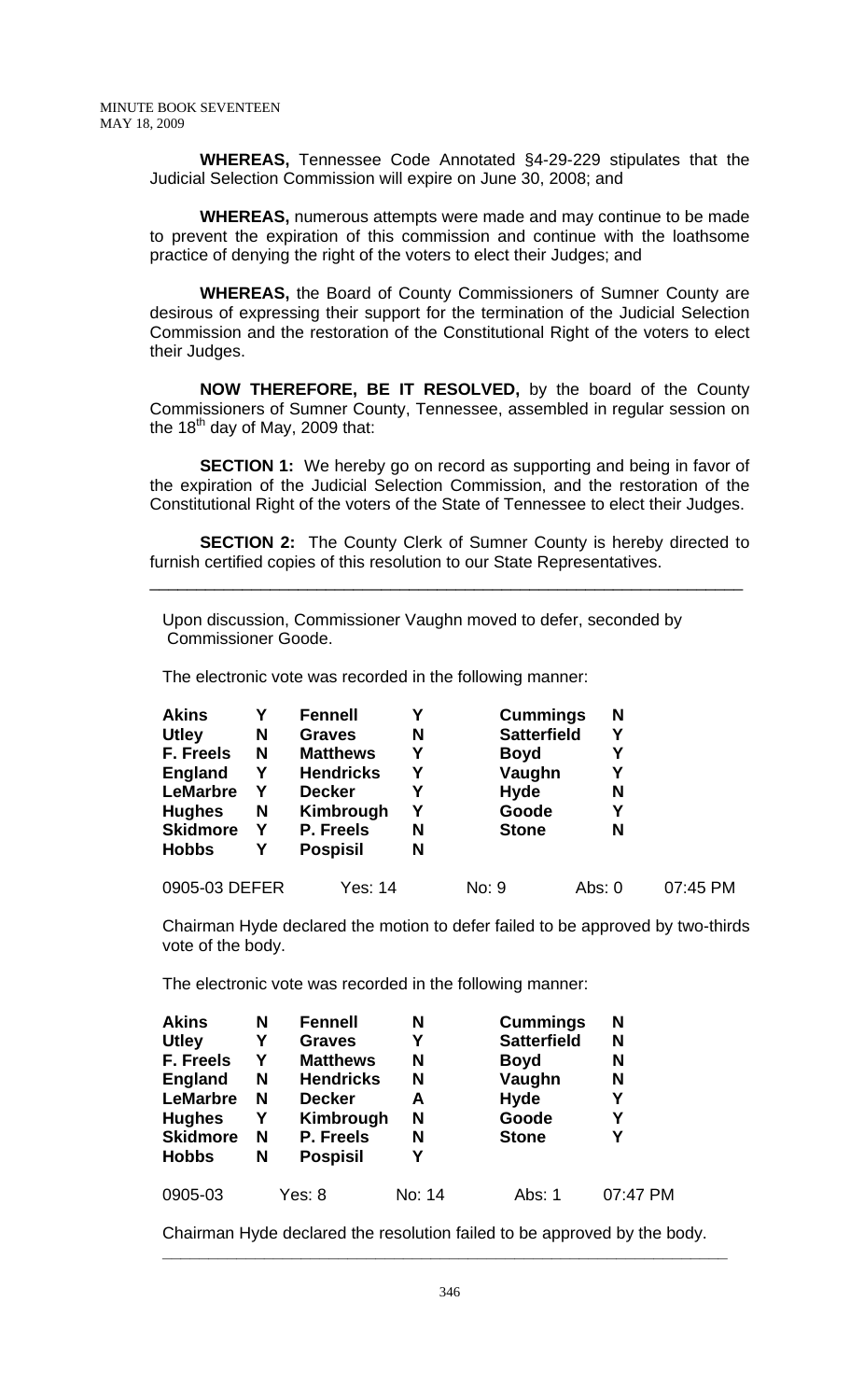Commissioner Pospisil introduced the following resolution and moved for approval; Commissioner Goode seconded the motion.

## **0905-04 A RESOLUTION AMENDING THE SUMNER COUNTY PERSONNEL POLICIES**

 **BE IT RESOLVED,** by the Sumner County Board of County Commissioners meeting in regular session on this the  $18<sup>th</sup>$  day of May, 2009 that this body does adopt the following addition/amendment to the Sumner County Personnel Policies.

#### **USE OF COUNTY VEHICLE(S) – General Operation**

#### **Section 1 – General Obligations**

 Sumner County Government is committed to promoting safe and responsible driving for all of its employees. To ensure that this commitment is followed through, all employees who operate County owned vehicles during the performance of their jobs, to do so in a lawful and safe manner. An employee who, at the County's request and through the County's authorization, is asked to operate a County vehicle or a rented vehicle will do so for County business use only and will not be considered available for personal use in any way. No unauthorized persons will be permitted to operate a County vehicle **or ride as a passenger in said vehicle.** 

The County has the sole discretion in determining who may operate County or County-sponsored vehicles, therefore, the County has the right to review any appropriate documents including but not limited to driving records, proof of a valid license, and automobile insurance information and must be made aware of any driving violations or changes to driver information immediately.

Employees must be 18 years of age to operate a County vehicle.

 Employees are expected to take all steps necessary to avoid endangering themselves and others while operating County or County-sponsored vehicles on County business. To ensure this, employees authorized to operate County/County-sponsored vehicles are expected to ensure that all occupants wear safety belts when the vehicle is in operation and that the vehicle to which the employee is assigned is maintained in a safe driving condition. Employees driving county owned or rented vehicles should comply with respective laws governing motor vehicle operations. Any individual who is in violation with the safety expectations listed above may be subject to potential disciplinary action by the County up to and including termination.

# **Section 2 – Vehicle Location**

 All County vehicles shall be available for use in connection with County business. County vehicles not being used for County business (off-hours) shall be kept on County premises unless temporarily located elsewhere, for example, for maintenance.

#### **Section 3 – Accident Reporting**

 Any employee involved in an accident while driving a County owned vehicle must immediately report it to the Risk Management Office. If the accident occurs while commuting or during non-work-related usage of the vehicle, the claim should also be filed with the employee's personal insurance carrier.

 All accidents, regardless of damage, must be reported to the appropriate law enforcement agency, and the complaint number, along with a completed County Vehicle Accident Report Form must be forwarded to the Risk Management Office.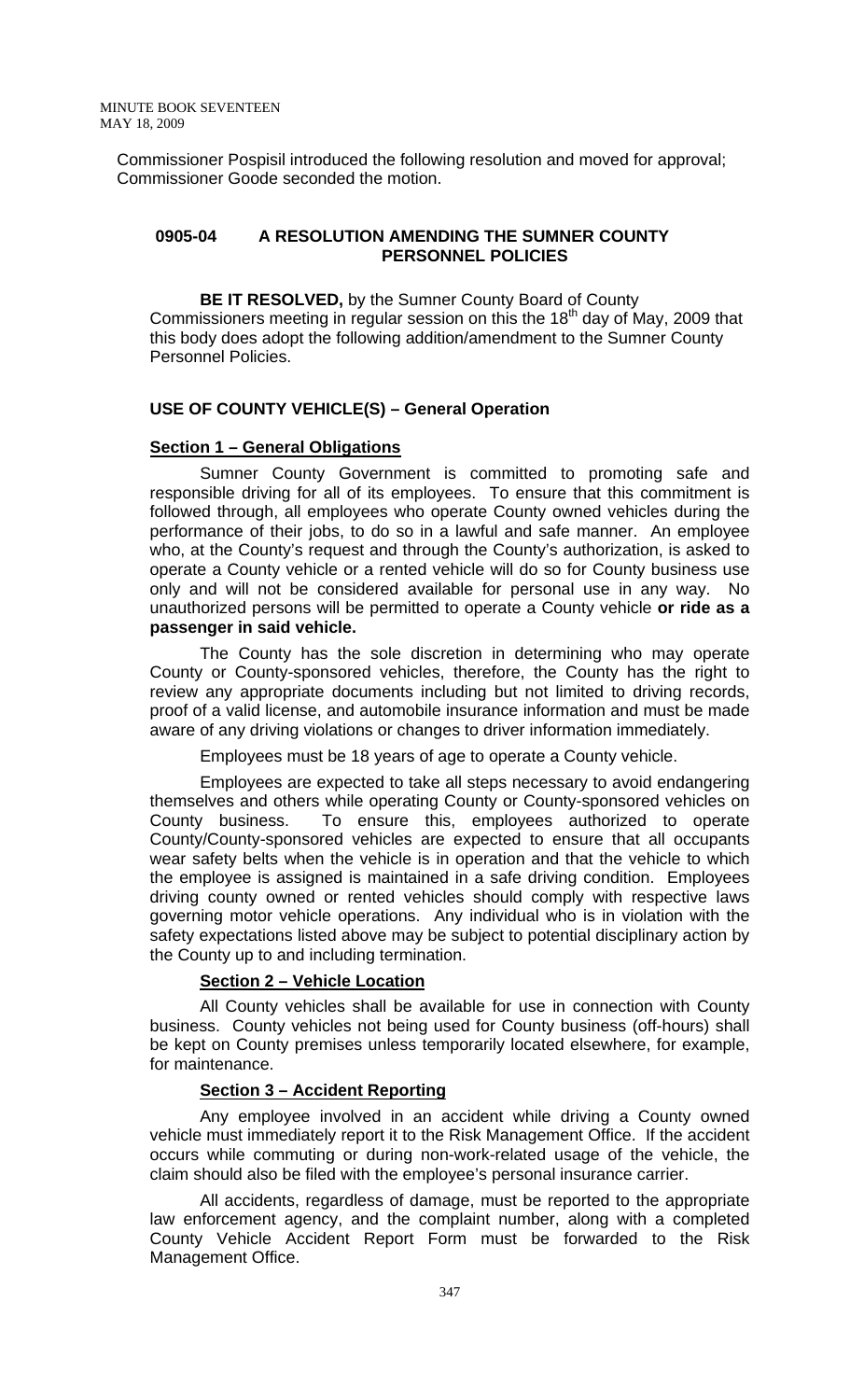# **Section 4 – Operation of Take-Home Vehicles**

 In addition to the above stated policies, an employee driver ("ED") assigned a take-home vehicle due to work related calls or trips either before working hours or after ("Extra Duties") must adhere to the following rules and standards.

- **A.** ED must keep a daily log of trips ("Use Log") made in the county vehicle that would qualify as Extra Duties. **This log should also show the daily mileage commute of the vehicle operation.**
- **B.** In this Use Log, ED must justify why these trips were necessary as Extra Duties instead of being performed after coming to county premise to retrieve a county vehicle for use during the work day.
- **C.** On a monthly basis, ED must turn into his/her supervisor for review the Use log. Each quarter, the Use Log must be reviewed by the supervisor and based upon past usage determine if continued take home use is appropriate. **Monthly reports should be turned into Finance Department and Finance Director will make report when necessary to Financial Management Committee.**
- **D.** Employees and official of the County are prohibited from using County owned vehicles for personal use, except for commuting when authorized and in case of an emergency. Such authorization shall be granted for bona fide noncompensatory reasons promoting County business and for incidental personal use.
- **E.** All employees and County officials who are assigned vehicles with take-home privileges are required to do the following:
- I. Complete a Vehicle Usage Report and submit it to Financial Management, who will forward it to Payroll for calculation of the Social Security tax on this fringe benefit **(annual for the period of November 1 thru October 31 by November 15th IRS-Special Accounting Rule) If any employee leaves employment this information must be turned in before final payroll can be processed.**
- II. Acquire and maintain liability insurance on the vehicle assigned, to provide coverage for commuting and non-work related usage of the vehicle. Liability coverage can be obtained by adding an endorsement to the employee's personal auto insurance policy that extends to a non-owned vehicle. Minimum amounts of liability coverage shall be not less than three hundred fifty thousand dollars (\$350,000.00) for bodily injury or death of one person in any one accident, and to a limit of not less than one hundred thousand dollars (\$100,000.00) for damage or destruction of property of others in any one accident.
- III. The endorsement showing proof of the amount of liability coverage is to be forwarded to Risk Management at the time take home privileges are granted. It is the employee's responsibility to ensure that their insurance agent provides an updated certificate of insurance to Risk Management.

# **Section 5 – Exemptions**

Emergency personnel and emergency vehicles (defined to include but not be limited to the Office of the Sheriff, the Sumner County Ambulance Service and Sumner County Emergency Management), are exempt from this policy during their normal course of duty.

\_\_\_\_\_\_\_\_\_\_\_\_\_\_\_\_\_\_\_\_\_\_\_\_\_\_\_\_\_\_\_\_\_\_\_\_\_\_\_\_\_\_\_\_\_\_\_\_\_\_\_\_\_\_\_\_\_\_\_\_\_\_\_\_

Commissioner Vaughn moved, seconded by Commissioner Goode, to exempt from the Vehicle Use Policy the emergency vehicles. The concern was emergency agency directors not being able to carry passengers in their vehicles in the normal course of their duty.

The electronic vote was recorded in the following manner:

#### **Exempt Emergency Vehicles**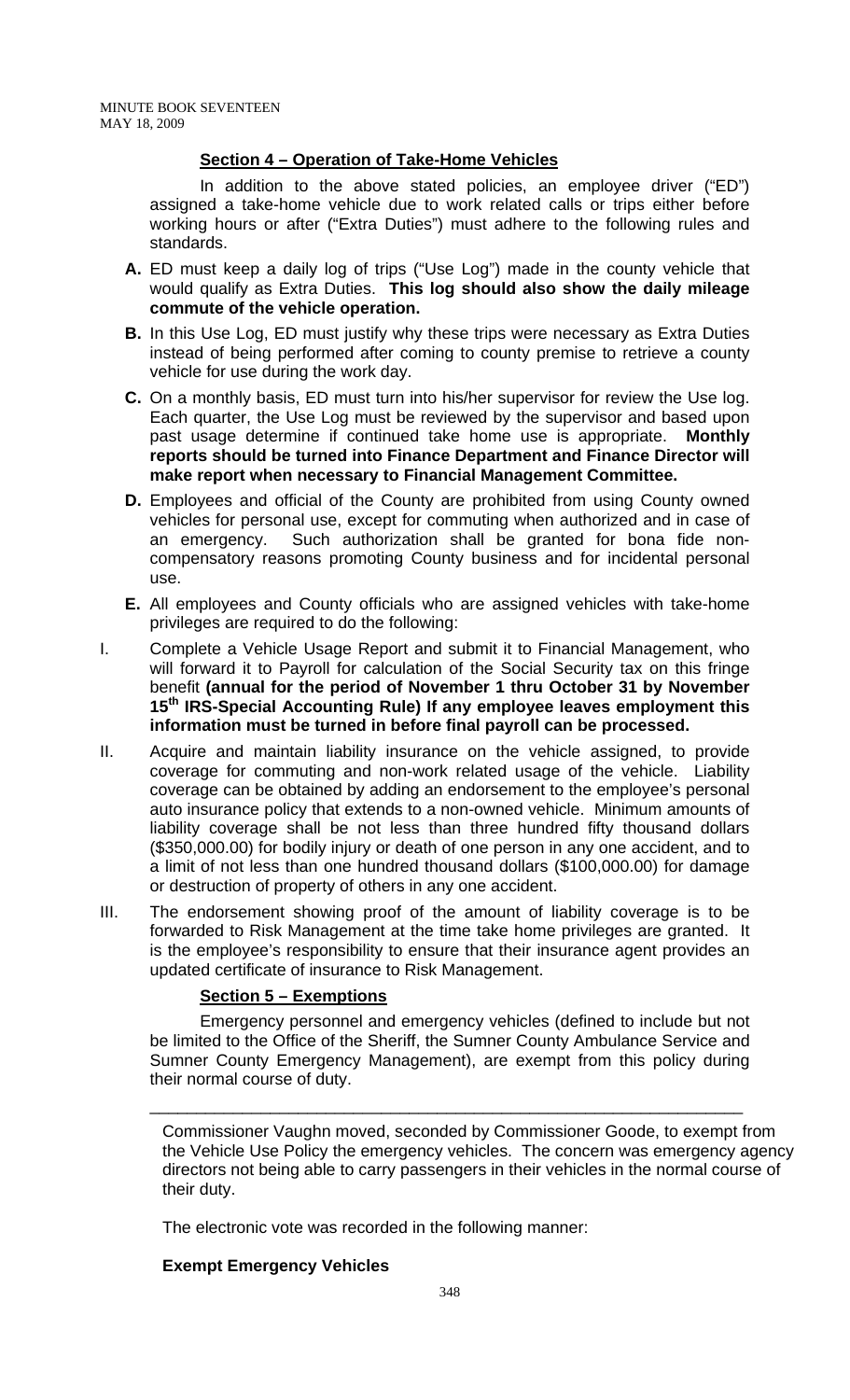| <b>Akins</b>    |   | <b>Fennell</b>   | Y | <b>Cummings</b>    | Υ        |          |
|-----------------|---|------------------|---|--------------------|----------|----------|
| <b>Utley</b>    | Y | <b>Graves</b>    | Y | <b>Satterfield</b> | Υ        |          |
| F. Freels       | Y | <b>Matthews</b>  | Y | <b>Boyd</b>        | Υ        |          |
| <b>England</b>  | Y | <b>Hendricks</b> | Υ | Vaughn             | Υ        |          |
| <b>LeMarbre</b> | Y | <b>Decker</b>    | Υ | <b>Hyde</b>        | Υ        |          |
| <b>Hughes</b>   | Y | Kimbrough        | Υ | Goode              | Υ        |          |
| <b>Skidmore</b> | Y | P. Freels        | Υ | <b>Stone</b>       | Υ        |          |
| <b>Hobbs</b>    | Y | <b>Pospisil</b>  | Υ |                    |          |          |
| 0905-04 AMEND1  |   | Yes: 23          |   | No: 0              | Abs: $0$ | 07:53 PM |

Chairman Hyde declared the amendment approved by the body.

Commissioner Matthews moved, seconded by Commissioner Frank Freels, to clarify the resolution to state that four vehicles that were no longer being taken home in the Codes, Planning, Engineering and Health Risk Management Departments.

The electronic vote was recorded in the following manner:

| No take home vehicles |   |                  |   |                    |        |          |
|-----------------------|---|------------------|---|--------------------|--------|----------|
| <b>Akins</b>          |   | Fennell          | N | <b>Cummings</b>    | N      |          |
| <b>Utley</b>          | N | <b>Graves</b>    | Y | <b>Satterfield</b> | N      |          |
| F. Freels             | Y | <b>Matthews</b>  | Y | <b>Boyd</b>        | A      |          |
| <b>England</b>        | N | <b>Hendricks</b> | N | Vaughn             | N      |          |
| <b>LeMarbre</b>       | N | <b>Decker</b>    | N | Hyde               | Υ      |          |
| <b>Hughes</b>         | N | Kimbrough        | N | Goode              | N      |          |
| <b>Skidmore</b>       | Y | P. Freels        | Υ | <b>Stone</b>       | Υ      |          |
| <b>Hobbs</b>          | N | <b>Pospisil</b>  | N |                    |        |          |
| 0905-04AMEND2         |   | Yes: 8           |   | No: 14             | Abs: 1 | 07:59 PM |

Chairman Hyde declared the amendment failed to be approved by the body.

The electronic vote was recorded in the following manner:

| <b>Akins</b>     |   | <b>Fennell</b>   | Υ     | <b>Cummings</b>    | Υ        |
|------------------|---|------------------|-------|--------------------|----------|
| <b>Utley</b>     | Υ | <b>Graves</b>    | Υ     | <b>Satterfield</b> | Y        |
| <b>F. Freels</b> | Y | <b>Matthews</b>  | Υ     | <b>Boyd</b>        |          |
| <b>England</b>   | Y | <b>Hendricks</b> | Y     | Vaughn             | Υ        |
| <b>LeMarbre</b>  | Υ | <b>Decker</b>    | Υ     | <b>Hyde</b>        | Y        |
| <b>Hughes</b>    | Y | Kimbrough        | Y     | Goode              | Υ        |
| <b>Skidmore</b>  | Y | P. Freels        | Υ     | <b>Stone</b>       | Υ        |
| <b>Hobbs</b>     | Υ | <b>Pospisil</b>  | Υ     |                    |          |
| 0905-04          |   | Yes: 23          | No: 0 | Abs: $0$           | 07:59 PM |

Chairman Hyde declared the resolution approved by the body.

 Commissioner Pospisil introduced the following resolution and moved for approval; Commissioner LeMarbre seconded the motion.

**\_\_\_\_\_\_\_\_\_\_\_\_\_\_\_\_\_\_\_\_\_\_\_\_\_\_\_\_\_\_\_\_\_\_\_\_\_\_\_\_\_\_\_\_\_\_\_\_\_\_\_\_\_\_\_\_\_\_\_\_\_\_\_** 

#### **0905-05 A RESOLUTION ADOPTING UNIFORM POLICIES AND PROCEDURES FOR GRANT ADMINISTRATION**

**WHEREAS,** sound accounting internal controls and the procedures of the State of Tennessee, Division of County Audit require that all grants, endowments and other third party contributions of funding (hereinafter referred to as "Grant")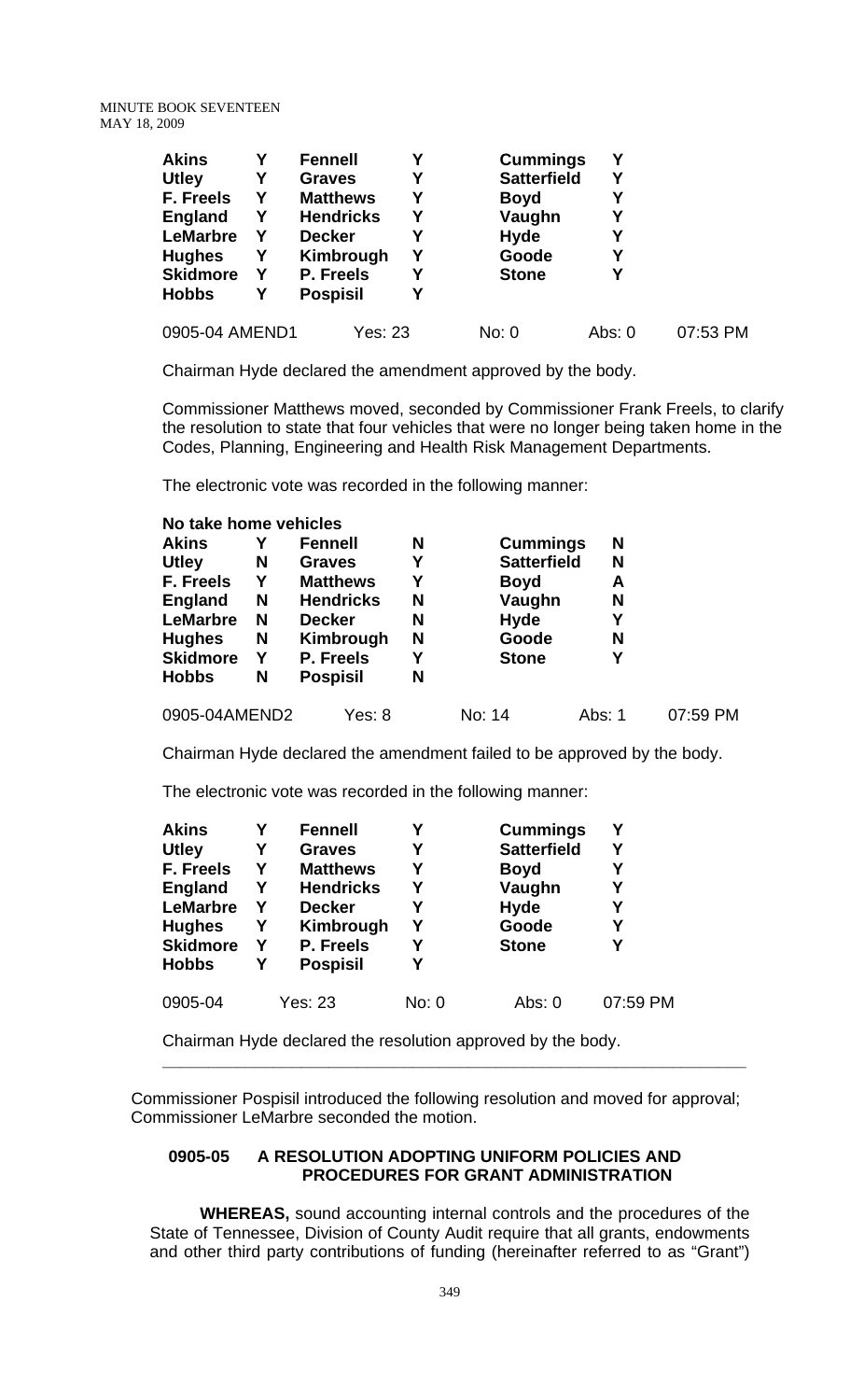have a copy of all pertinent documentation maintained in a centralized location; and

 **WHEREAS,** integrated organization of all grant applications, approval, contracts, correspondence, submissions for reimbursement, monitoring reports, and other various grant documents will not only afford a centralized information source and compliance with regulatory procedures, but will offer an invaluable source for other departments seeking information about grant protocols; and

 **WHEREAS,** it is the desire of this body to comply with such regulations and in order to so comply adopt the following policies and procedures.

**THEREFORE, BE IT RESOLVED** by the Sumner County Board of County Commissioners meeting in regular session on this the  $18<sup>th</sup>$  day of May, 2009 that this body does hereby adopt the following policy and procedures for all grant application and disbursements.

- (1) Prior to approval of any appropriation for any grant a copy of the grant's application and approval (contract) from the granting agency must be filed in the office of finance.
- (2) Any resolution necessary to undertake the proper distribution of funds, MUST include with the resolution request, authorization or documentation provide by the granting agency to show the funding, including the amount, required uses as well as distribution timeline.
- (3) For disbursement of grant funds, all sums must be authorized through the budgetary process. All applications for reimbursement must be filed in the finance office. Any proceeds must be properly deposited though the proper budget line-item. All disbursement must be disbursed through the appropriate appropriation line-item and category.
- (4) A copy of all monitoring reports and any corrective action plan must be submitted to the finance department on a timely basis.
- (5) For all federal grants, the Catalog of Federal Domestic Assistance Number (CFDA) must be provided to finance department.
- (6) The Sumner County Finance Office is hereby directed to maintain, in a centralized location, a copy of all pertinent grant documentation for each grant provided to the county.

\_\_\_\_\_\_\_\_\_\_\_\_\_\_\_\_\_\_\_\_\_\_\_\_\_\_\_\_\_\_\_\_\_\_\_\_\_\_\_\_\_\_\_\_\_\_\_\_\_\_\_\_\_\_\_\_\_\_\_\_\_\_\_\_

| <b>Akins</b>    | Υ | <b>Fennell</b>   | Υ     | <b>Cummings</b>    | Υ        |
|-----------------|---|------------------|-------|--------------------|----------|
| <b>Utley</b>    | Υ | <b>Graves</b>    | Υ     | <b>Satterfield</b> | Υ        |
| F. Freels       | Υ | <b>Matthews</b>  | Υ     | <b>Boyd</b>        | Υ        |
| <b>England</b>  | Υ | <b>Hendricks</b> | Υ     | Vaughn             | Υ        |
| <b>LeMarbre</b> | Υ | <b>Decker</b>    | Υ     | <b>Hyde</b>        | Υ        |
| <b>Hughes</b>   | Y | Kimbrough        | Υ     | Goode              | Υ        |
| <b>Skidmore</b> | Y | P. Freels        | Υ     | <b>Stone</b>       | Υ        |
| <b>Hobbs</b>    | Υ | <b>Pospisil</b>  |       |                    |          |
| 0905-05         |   | Yes: 23          | No: 0 | Abs: 0             | 08:00 PM |

The electronic vote was recorded in the following manner:

Chairman Hyde declared the resolution approved by the body.

 Commissioner Pospisil introduced the following resolution and moved for approval; Commissioner Hughes seconded the motion.

## **0905-06 A RESOLUTION ADOPTING THE "DOLLAR BILL ACT" TO SUPPORT VICTIM OFFENDER MEDIATION PROGRAMS**

**\_\_\_\_\_\_\_\_\_\_\_\_\_\_\_\_\_\_\_\_\_\_\_\_\_\_\_\_\_\_\_\_\_\_\_\_\_\_\_\_\_\_\_\_\_\_\_\_\_\_\_\_\_\_\_\_\_\_\_\_\_\_\_\_**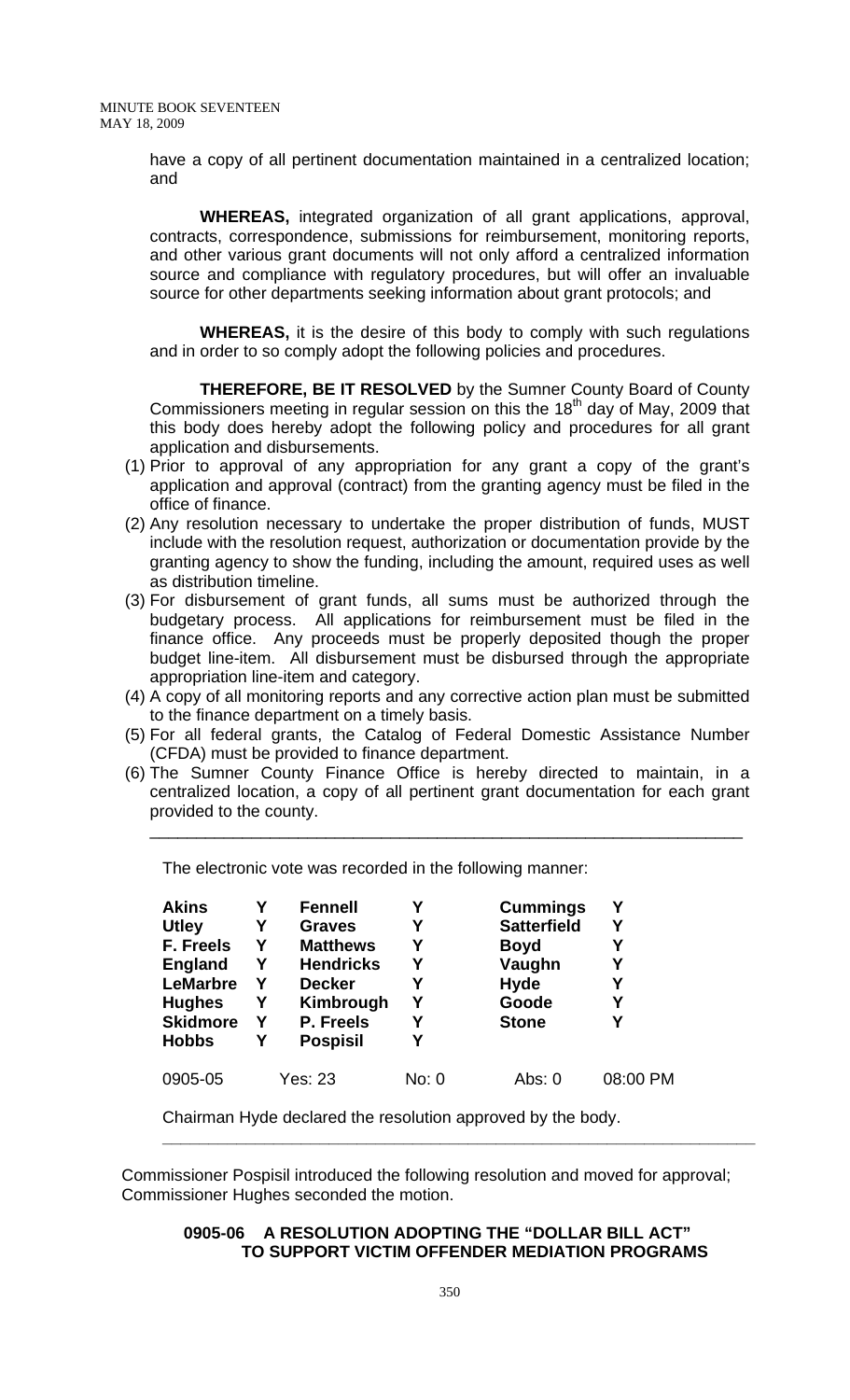**WHEREAS,** the "Dollar Bill Act" set forth at Tennessee Code Annotated Section 16-20-101 et seq allows for the creation and collection of a one dollar litigation tax to be collected for Victim-Offender Mediation Programs; and

**WHEREAS,** by two-thirds (2/3) vote of the body, the County is authorized to levy an additional one dollar (\$1.00) litigation tax per case, to be denominated as a part of the court costs, in matters before the General Sessions Courts and Juvenile Courts and shall be in addition to any other taxes levied on litigation; and

**WHEREAS,** the revenue generated by this litigation tax shall be used to support local Victim-Offender Mediation Programs.

**THEREFORE, BE IT RESOLVED** by the Sumner County Board of County Commissioners meeting in regular session on this the 15<sup>th</sup> day of June 2009, that this body does hereby adopt the collection of the "Dollar Bill Act" litigation tax for Victim-Offender Mediation Programs; and

**BE IT FURTHER RESOLVED** that this "Dollar Bill Act" is adopted and collected pursuant to Tennessee Code Annotated Section 16-20-101 et seq; and

**BE IT FURTHER RESOLVED** that the additional fees shall be placed into a separate fund and used for Victim-Offender Mediation Services; and

**BE IT FURTHER RESOLVED** that the tax shall be collected as part of the costs and no case shall be omitted; and

**BE IT FURTHER RESOLVED** that this increase in court costs shall take effect and collections shall begin July 1, 2009 and shall continue until further action is taken by this body; and

**BE IT FURTHER RESOLVED** that the County Clerk shall provide a copy of this resolution to the Clerks of Chancery, Circuit, and Criminal Courts; and

**BE IT FURTHER RESOLVED** that if any provision of this resolution or its application is declared invalid, such invalidity shall not affect the remaining portions or sections and the invalid provisions shall be declared severable.

\_\_\_\_\_\_\_\_\_\_\_\_\_\_\_\_\_\_\_\_\_\_\_\_\_\_\_\_\_\_\_\_\_\_\_\_\_\_\_\_\_\_\_\_\_\_\_\_\_\_\_\_\_\_\_\_\_\_\_\_\_\_\_\_\_

 Commissioner Graves moved to refer the resolution to the Legislative and Budget Committees. Commissioner Fennell seconded the motion.

The electronic vote was recorded in the following manner:

**Refer 0905-06** 

| <b>Refer 0905-06</b> |   |                  |   |                    |          |          |
|----------------------|---|------------------|---|--------------------|----------|----------|
| <b>Akins</b>         | Υ | <b>Fennell</b>   | Υ | <b>Cummings</b>    | Υ        |          |
| <b>Utley</b>         | Υ | <b>Graves</b>    | Υ | <b>Satterfield</b> | Y        |          |
| F. Freels            | Y | <b>Matthews</b>  | Y | <b>Boyd</b>        |          |          |
| <b>England</b>       | Y | <b>Hendricks</b> | Υ | Vaughn             | Y        |          |
| <b>LeMarbre</b>      | Υ | <b>Decker</b>    | Υ | <b>Hyde</b>        | Υ        |          |
| <b>Hughes</b>        | Y | Kimbrough        | Υ | Goode              | Υ        |          |
| <b>Skidmore</b>      | Y | P. Freels        | Υ | <b>Stone</b>       | Υ        |          |
| <b>Hobbs</b>         | Υ | <b>Pospisil</b>  | Υ |                    |          |          |
| 0905-06 REFER        |   | Yes: 23          |   | No: 0              | Abs: $0$ | 08:04 PM |

Chairman Hyde declared the motion to refer approved by the body.

 **\_\_\_\_\_\_\_\_\_\_\_\_\_\_\_\_\_\_\_\_\_\_\_\_\_\_\_\_\_\_\_\_\_\_\_\_\_\_\_\_\_\_\_\_\_\_\_\_\_\_\_\_\_\_\_\_\_\_\_\_\_\_\_\_**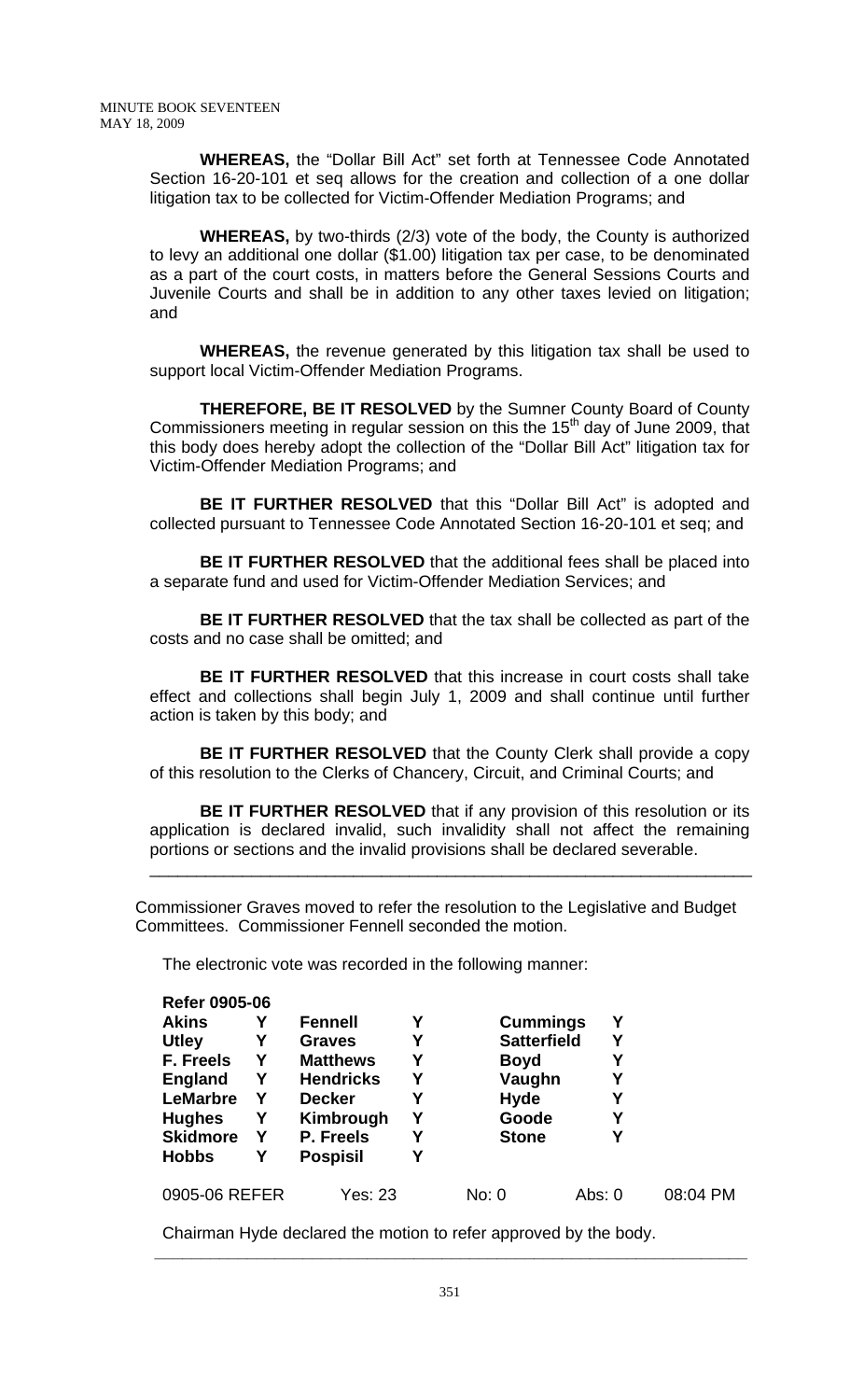Commissioner Pospisil introduced the following resolution and moved for approval; Commissioner Hobbs seconded the motion.

## **0905-07 A RESOLUTION ADOPTING THE SUMNER COUNTY PURCHASING POLICY**

**NOW, THEREFORE BE IT RESOLVED** by the Sumner County Board of County Commissioners meeting in regular session on this the 18th day of May, 2009, that this body does hereby adopts the Sumner County Purchasing Policies as attached herewith as exhibit A:

**BE IT FURTHER RESOLVED** that this policy shall be part of the Administrative Policy Manual as well as the policies and procedures of the Financial Management Act; and

**BE IT FURTHER RESOLVED** that this policy shall take effect as of September 30, 2009.

\_\_\_\_\_\_\_\_\_\_\_\_\_\_\_\_\_\_\_\_\_\_\_\_\_\_\_\_\_\_\_\_\_\_\_\_\_\_\_\_\_\_\_\_\_\_\_\_\_\_\_\_\_\_\_\_\_\_\_\_\_\_\_\_

The electronic vote was recorded in the following manner:

| Akins<br><b>Utley</b><br><b>F. Freels</b><br><b>England</b><br><b>LeMarbre</b><br><b>Hughes</b><br><b>Skidmore</b><br><b>Hobbs</b> | Υ<br>Υ<br>Υ<br>Υ<br>Υ<br>Υ<br>Y<br>Υ | <b>Fennell</b><br><b>Graves</b><br><b>Matthews</b><br><b>Hendricks</b><br><b>Decker</b><br>Kimbrough<br>P. Freels<br><b>Pospisil</b> | Υ<br>Υ<br>Υ<br>Υ<br>Υ<br>Υ<br>Υ | <b>Cummings</b><br><b>Satterfield</b><br><b>Boyd</b><br>Vaughn<br><b>Hyde</b><br>Goode<br><b>Stone</b> | Υ<br>Υ<br>Υ<br>Υ<br>Υ<br>Υ<br>Υ |
|------------------------------------------------------------------------------------------------------------------------------------|--------------------------------------|--------------------------------------------------------------------------------------------------------------------------------------|---------------------------------|--------------------------------------------------------------------------------------------------------|---------------------------------|
| 0905-07                                                                                                                            |                                      | <b>Yes: 23</b>                                                                                                                       | No: 0                           | Abs: 0                                                                                                 | 08:05 PM                        |

Chairman Hyde declared the resolution approved by the body.

 Commissioner Pospisil introduced the following resolution and moved for approval; Commissioner Satterfield seconded the motion.

\_\_\_\_\_\_\_\_\_\_\_\_\_\_\_\_\_\_\_\_\_\_\_\_\_\_\_\_\_\_\_\_\_\_\_\_\_\_\_\_\_\_\_\_\_\_\_\_\_\_\_\_\_\_\_\_\_\_\_\_\_\_\_\_\_

#### **0905-08 A RESOLUTION AUTHORIZING THE EXTENSION OF THE NUMBER OF DAYS THE COUNTY BOARD OF EQUALIZATION IS ALLOWED TO MEET TO ADEQUATELY SERVE THE PUBLIC**

 **BE IT RESOLVED** by the Sumner County Board of County Commissioners meeting in regular session on this the  $18<sup>th</sup>$  day of May, 2009 that this body does authorize the extension of the number of days the County Board of Equalization is allowed to meet in order to adequately serve the public; and

**BE IT FURTHER RESOLVED** that such extension is necessary because of this year's re-appraisal.

\_\_\_\_\_\_\_\_\_\_\_\_\_\_\_\_\_\_\_\_\_\_\_\_\_\_\_\_\_\_\_\_\_\_\_\_\_\_\_\_\_\_\_\_\_\_\_\_\_\_\_\_\_\_\_\_\_\_\_\_\_\_\_\_

The electronic vote was recorded in the following manner:

| <b>Akins</b>     |   | <b>Fennell</b>   | <b>Cummings</b>    |  |
|------------------|---|------------------|--------------------|--|
| <b>Utley</b>     | v | <b>Graves</b>    | <b>Satterfield</b> |  |
| <b>F. Freels</b> | Y | <b>Matthews</b>  | <b>Boyd</b>        |  |
| <b>England</b>   |   | <b>Hendricks</b> | Vaughn             |  |
| <b>LeMarbre</b>  |   | <b>Decker</b>    | <b>Hyde</b>        |  |
| <b>Hughes</b>    |   | Kimbrough        | Goode              |  |
|                  |   |                  |                    |  |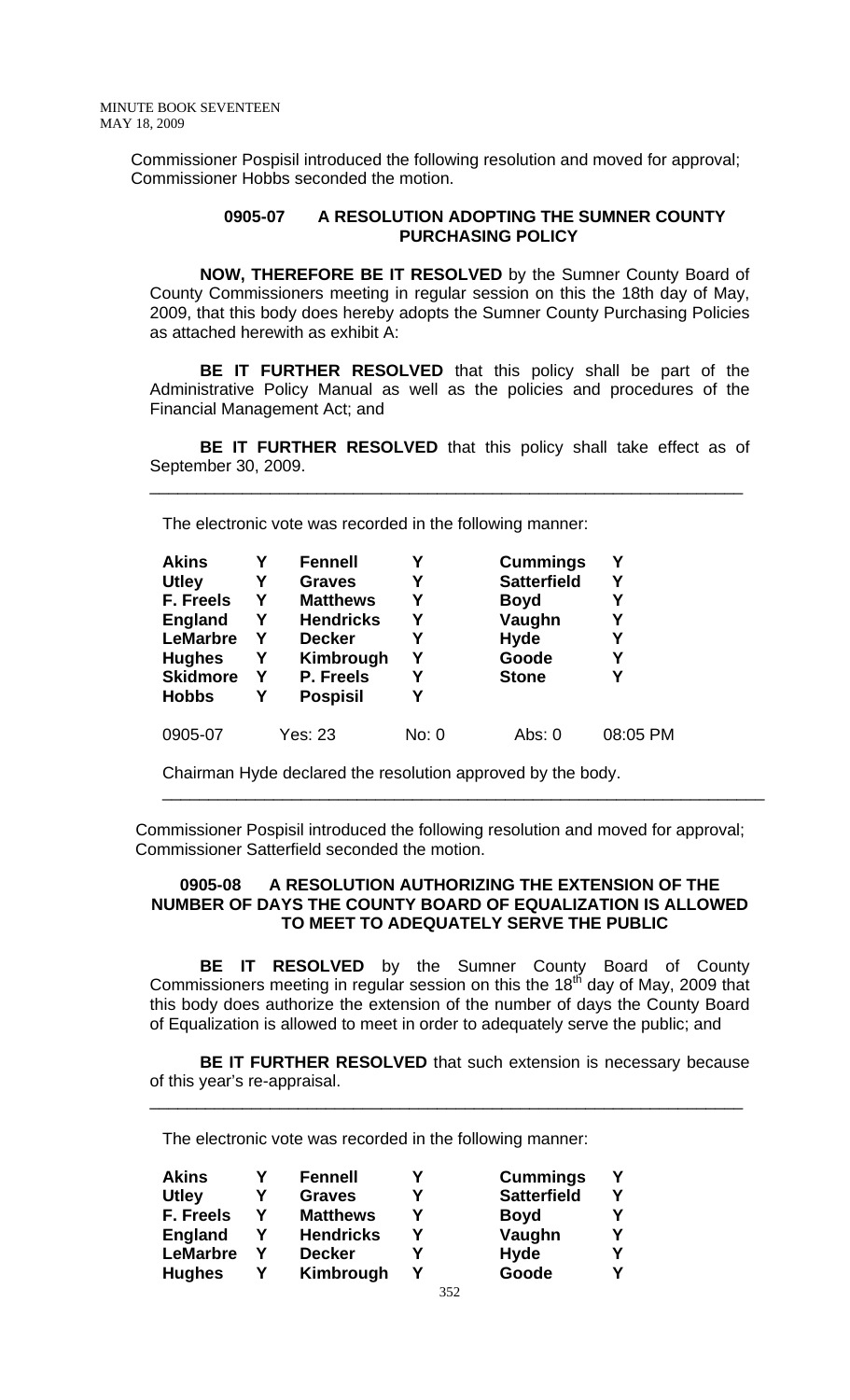| Skidmore<br>Hobbs | P. Freels<br><b>Pospisil</b> |       | <b>Stone</b> |          |
|-------------------|------------------------------|-------|--------------|----------|
| 0905-08           | Yes: 23                      | No: 0 | Abs: 0       | 08:05 PM |

Chairman Hyde declared the resolution approved by the body.

# **PUBLIC WORKS COMMITTEE**

 Commissioner Goode introduced the following resolution and moved for approval; Commissioner Graves seconded the motion. Commissioner Goode further moved to strike the reference to the approval of the Charles Brown Road waterline extension.

## **0905-09 A RESOLUTION ENDORSING ADDITIONAL WATERLINE PROJECTS FOR CHARLES BROWN ROAD AND DUTCH CREEK ROAD PURSUANT TO THE ATTACHED REQUESTS AND CALCULATIONS**

**\_\_\_\_\_\_\_\_\_\_\_\_\_\_\_\_\_\_\_\_\_\_\_\_\_\_\_\_\_\_\_\_\_\_\_\_\_\_\_\_\_\_\_\_\_\_\_\_\_\_\_\_\_\_\_\_\_\_\_\_\_\_\_\_\_\_** 

**BE IT RESOLVED** by the Sumner County Board of County Commissioners meeting in regular session on this the  $18<sup>th</sup>$  day of May, 2009, that this body does hereby endorse additional waterline projects for Charles Brown Road and Dutch Creek Road pursuant to the following:

- (1) The waterline project for Dutch Creek Road is requested by the City of Westmoreland as shown in Exhibit A; and
- (2) The waterline project for Charles Brown Road is requested by the City of Portland as shown in Exhibit B; and
- (3) The City of Westmoreland shall dedicate the tap fees from six (6) taps plus the remaining earmarked fund for the project which is estimated to cost \$28,000.00.
- (4) The City of Portland shall dedicate the tap fees (16) taps plus make a \$6,000.00 donation plus the remaining earmarked funds for the project which is estimated to cost \$72,000.00.

 $\frac{1}{2}$  ,  $\frac{1}{2}$  ,  $\frac{1}{2}$  ,  $\frac{1}{2}$  ,  $\frac{1}{2}$  ,  $\frac{1}{2}$  ,  $\frac{1}{2}$  ,  $\frac{1}{2}$  ,  $\frac{1}{2}$  ,  $\frac{1}{2}$  ,  $\frac{1}{2}$  ,  $\frac{1}{2}$  ,  $\frac{1}{2}$  ,  $\frac{1}{2}$  ,  $\frac{1}{2}$  ,  $\frac{1}{2}$  ,  $\frac{1}{2}$  ,  $\frac{1}{2}$  ,  $\frac{1$ 

Upon discussion regarding the lack of funds for the Portland waterline extension project, Commissioner England moved, seconded by Commissioner Fennell, to request the County Executive and the County Engineer to get meet with Portland officials to work out funding of the Charles Brown Road waterline extension, as well as other projects.

Commissioner Hughes moved, seconded by Commissioner Fennell, to approve \$150,000.00 to furnish a waterline on Charles Brown Road.

The electronic vote on the first amendment was recorded in the following manner:

| <b>Akins</b>    |   | <b>Fennell</b>   | Υ            | <b>Cummings</b>    | Υ        |
|-----------------|---|------------------|--------------|--------------------|----------|
| <b>Utley</b>    | Y | <b>Graves</b>    | Υ            | <b>Satterfield</b> | Υ        |
| F. Freels       | Y | <b>Matthews</b>  | Υ            | <b>Boyd</b>        |          |
| <b>England</b>  | Y | <b>Hendricks</b> | Υ            | Vaughn             | Υ        |
| <b>LeMarbre</b> | Y | <b>Decker</b>    | Υ            | <b>Hyde</b>        |          |
| <b>Hughes</b>   | Y | Kimbrough        | Υ            | Goode              | Υ        |
| <b>Skidmore</b> | Y | P. Freels        | Υ            | <b>Stone</b>       | Υ        |
| <b>Hobbs</b>    | Υ | <b>Pospisil</b>  | Υ            |                    |          |
| 0905-09.2       |   | Yes: 23          | No: 0<br>353 | Abs: 0             | 08:25 PM |

#### **County Executive to Review Portland Project Status**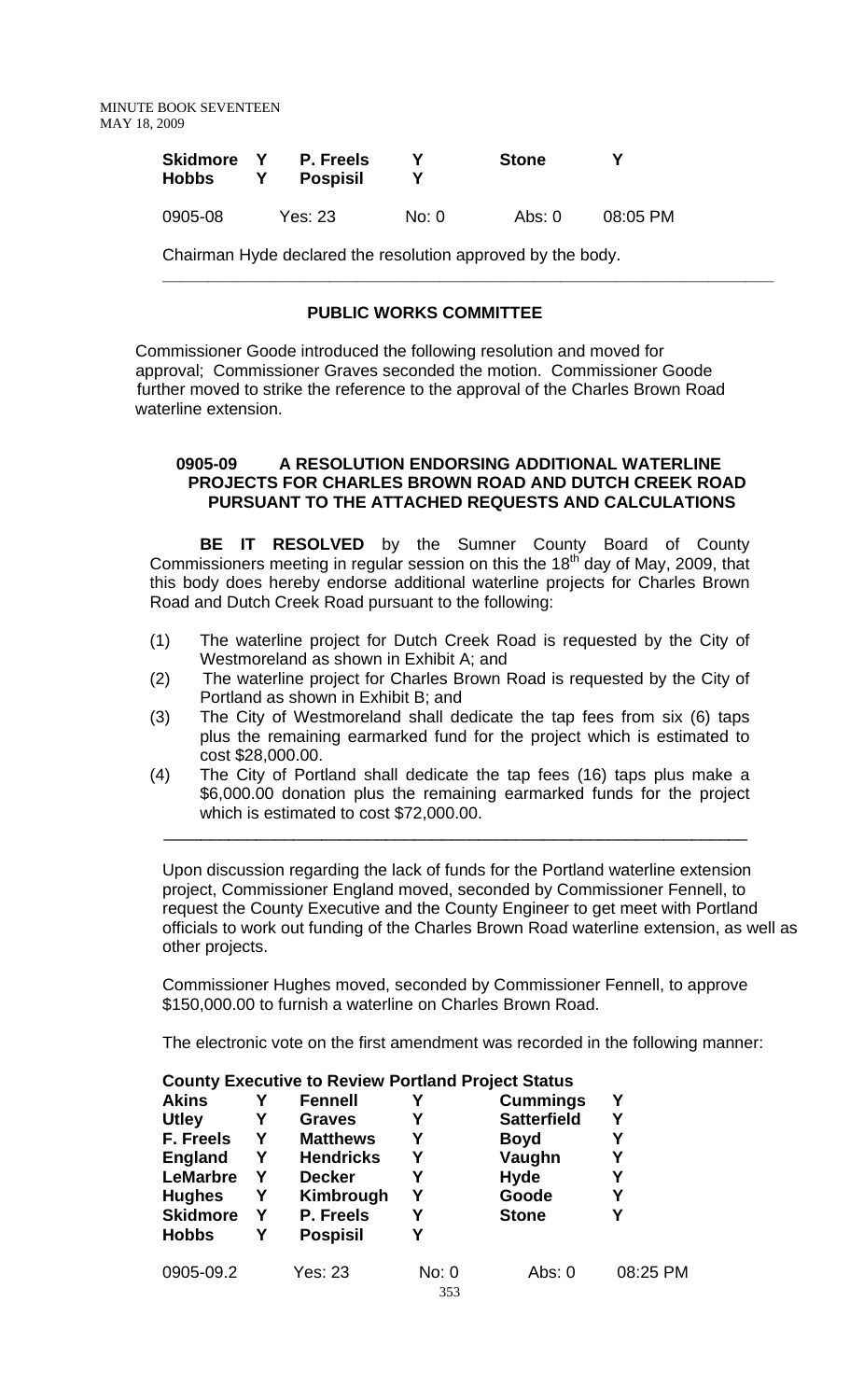Chairman Hyde declared Commissioner England's motion approved by the body.

**\_\_\_\_\_\_\_\_\_\_\_\_\_\_\_\_\_\_\_\_\_\_\_\_\_\_\_\_\_\_\_\_\_\_\_\_\_\_\_\_\_\_\_\_\_\_\_\_\_\_\_\_\_\_\_\_\_\_\_\_\_\_\_\_\_\_\_\_** 

The electronic vote on Commissioner Hughes' amendment was recorded in the following manner:

|                |   |                 |        | Appropriate \$150,000 from Hospital Property Sale Fund |          |
|----------------|---|-----------------|--------|--------------------------------------------------------|----------|
| <b>Akins</b>   |   | <b>Fennell</b>  |        | <b>Cummings</b>                                        | N        |
| <b>Utley</b>   | N | <b>Graves</b>   | N      | <b>Satterfield</b>                                     | N        |
| F. Freels      | N | <b>Matthews</b> | N      | <b>Boyd</b>                                            | N        |
| <b>England</b> | N | Vaughn          | N      | <b>LeMarbre</b>                                        | N        |
| <b>Decker</b>  | N | <b>Hughes</b>   | Υ      | Kimbrough                                              | N        |
| Goode          | N | <b>Skidmore</b> | N      | P. Freels                                              | N        |
| <b>Stone</b>   | N | <b>Hobbs</b>    | N      | <b>Pospisil</b>                                        | N        |
| 0905-09.3      |   | Yes: 3          | No: 18 | Abs: 0                                                 | 08:31 PM |

Chairman Hyde declared the amendment failed to be approved by the body.

The amendment to remove references to the City of Portland water project was recorded in the following manner:

#### **Remove the Portland Project**

| <b>Akins</b>    | Υ | <b>Fennell</b>   | Υ     | <b>Cummings</b>    | Υ        |
|-----------------|---|------------------|-------|--------------------|----------|
| <b>Utley</b>    | Υ | <b>Graves</b>    | Υ     | <b>Satterfield</b> | Υ        |
| F. Freels       | Y | <b>Matthews</b>  | Υ     | <b>Boyd</b>        | Υ        |
| <b>England</b>  | Y | <b>Hendricks</b> | Υ     | Vaughn             | Υ        |
| <b>LeMarbre</b> | Υ | <b>Decker</b>    | Υ     | <b>Hyde</b>        | Υ        |
| <b>Hughes</b>   | Y | Kimbrough        | Υ     | Goode              | Υ        |
| <b>Skidmore</b> | Y | P. Freels        | N     | <b>Stone</b>       | Υ        |
| <b>Hobbs</b>    | Y | <b>Pospisil</b>  | Υ     |                    |          |
| 0905-09.1       |   | Yes: 22          | No: 1 | Abs: 0             | 08:33 PM |

Chairman Hyde declared the amendment passed by the body.

The electronic vote on the motion as amended was recorded in the following manner:

| <b>Akins</b>    |   | <b>Fennell</b>   |   | <b>Cummings</b>    |   |
|-----------------|---|------------------|---|--------------------|---|
| <b>Utley</b>    | Υ | <b>Graves</b>    | Υ | <b>Satterfield</b> |   |
| F. Freels       | Υ | <b>Matthews</b>  | Υ | <b>Boyd</b>        | Υ |
| <b>England</b>  | Υ | <b>Hendricks</b> | Υ | Vaughn             | Υ |
| <b>LeMarbre</b> | Υ | <b>Decker</b>    |   | <b>Hyde</b>        | Υ |
| <b>Hughes</b>   | Υ | Kimbrough        | Υ | Goode              | Y |
| <b>Skidmore</b> | Υ | <b>Stone</b>     |   | <b>Hobbs</b>       | Υ |
| <b>Pospisil</b> |   |                  |   |                    |   |
|                 |   |                  |   |                    |   |

| 0905-09 | Yes: 22 | No: 0 | Abs: 0 | 08:33 PM |
|---------|---------|-------|--------|----------|
|         |         |       |        |          |

Chairman Hyde declared the main motion approved by the body. The resulting resolution approved by the body is as follows: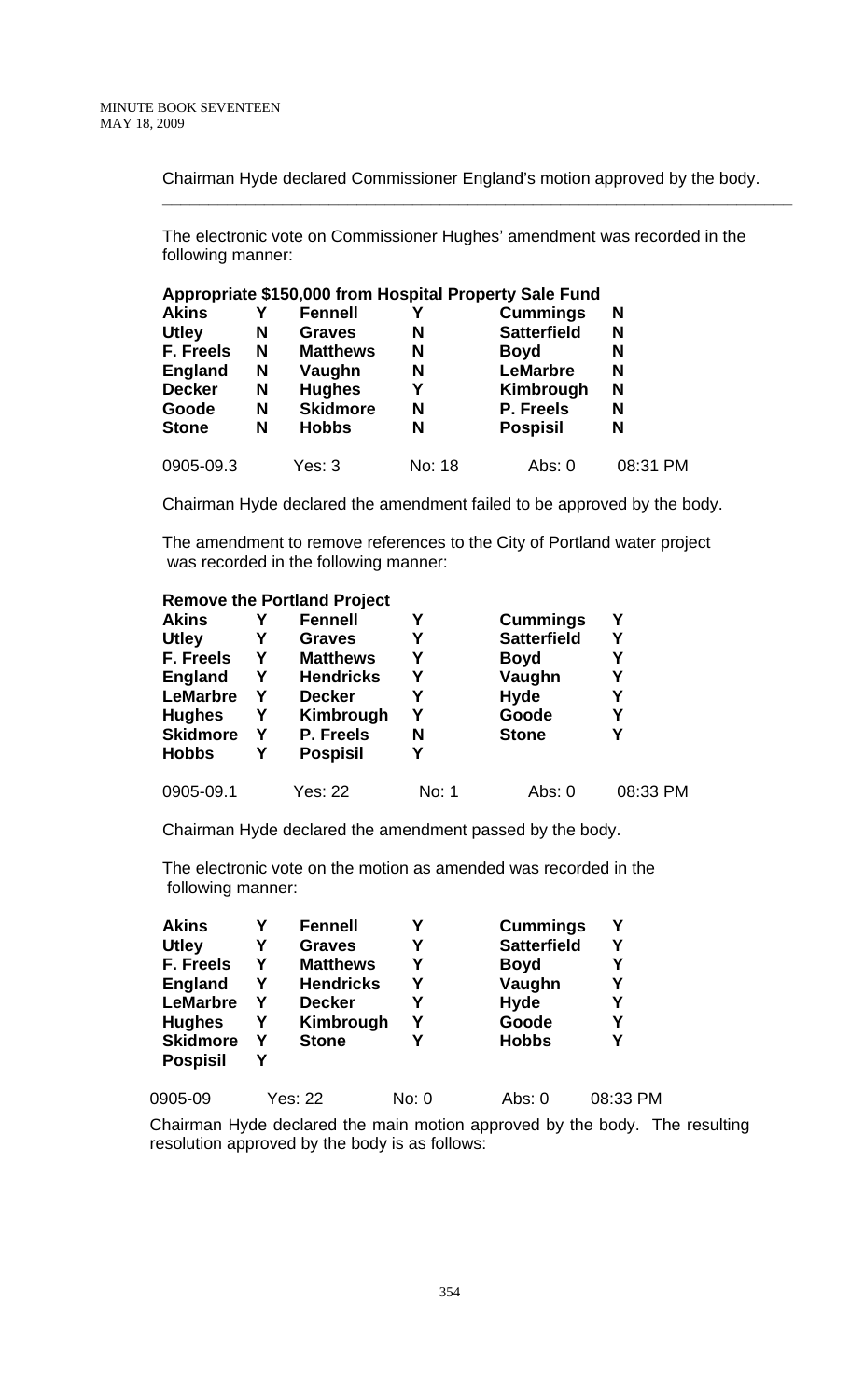#### **0905-09 A RESOLUTION ENDORSING ADDITIONAL WATERLINE PROJECT FOR DUTCH CREEK ROAD PURSUANT TO THE ATTACHED REQUESTS AND CALCULATIONS AND ASKING COUNTY EXECUTIVE AND COUNTY ENGINEER TO STUDY WAYS TO OBTAIN WATER FOR OTHER ROADS IN THE COUNTY THAT DO NOT HAVE WATER**

**BE IT RESOLVED** by the Sumner County Board of County Commissioners meeting in regular session on this the  $18<sup>th</sup>$  day of May, 2009, that this body does hereby endorse additional waterline projects for Dutch Creek Road pursuant to the following:

(5) The waterline project for Dutch Creek Road is requested by the City of Westmoreland as shown in Exhibit A; and

(6) The City of Westmoreland shall dedicate the tap fees from six (6) taps plus the remaining earmarked fund for the project which is estimated to cost \$28,000.00.

**BE IT FURTHER RESOLVED** that the County Executive and County Engineer study ways to obtain water lines for other roads in the County that do not have waterlines.

\_\_\_\_\_\_\_\_\_\_\_\_\_\_\_\_\_\_\_\_\_\_\_\_\_\_\_\_\_\_\_\_\_\_\_\_\_\_\_\_\_\_\_\_\_\_\_\_\_\_\_\_\_\_\_\_\_\_\_\_\_\_\_\_

## **BUDGET COMMITTEE**

 Commissioner Kimbrough introduced the following resolution and moved for approval. Commissioner Goode seconded the motion.

#### **0905-10 A RESOLUTION ADOPTING THE "LIVE WITHIN THE BUDGET POLICY" FOR ALL COUNTY OFFICES, AGENCIES, COMMITTEES AND DEPARTMENTS FOR MID-YEAR BUDGET AMENDMENTS AND NEW FINANCING REQUESTS WITHIN A FISCAL YEAR**

 **WHEREAS,** each fiscal year all committees, departments, agencies and commissions work tirelessly to analyze, predict and forecast budgetary needs for our county and through these efforts an annual budget is created, adopted and approved by all parties; and

 **WHEREAS,** each year various needs arise mid-fiscal term that require numerous presentations to this body for additional funding or reallocation or designated sums; and

 **WHEREAS,** it is the desire of this body, that all committees, departments, agencies and commissions work diligently to stay within their adopted budget, just as personally, we must all do with our home budgets.

 **THEREFORE, BE IT RESOLVED** by the Sumner County Board of County Commissioners meeting in regular session on this the  $18<sup>th</sup>$  day of May, 2009 that this body does hereby adopt the following resolution for mid-year budget amendments and new financing requests within a fiscal year which shall be known as the following:

# **LIVE WITHIN THE BUDGET POLICY**

 Once the annual fiscal budget is adopted and approved for each office, committee, department, agency or commission, such budget is set for that fiscal year and can only be amended pursuant to the following process: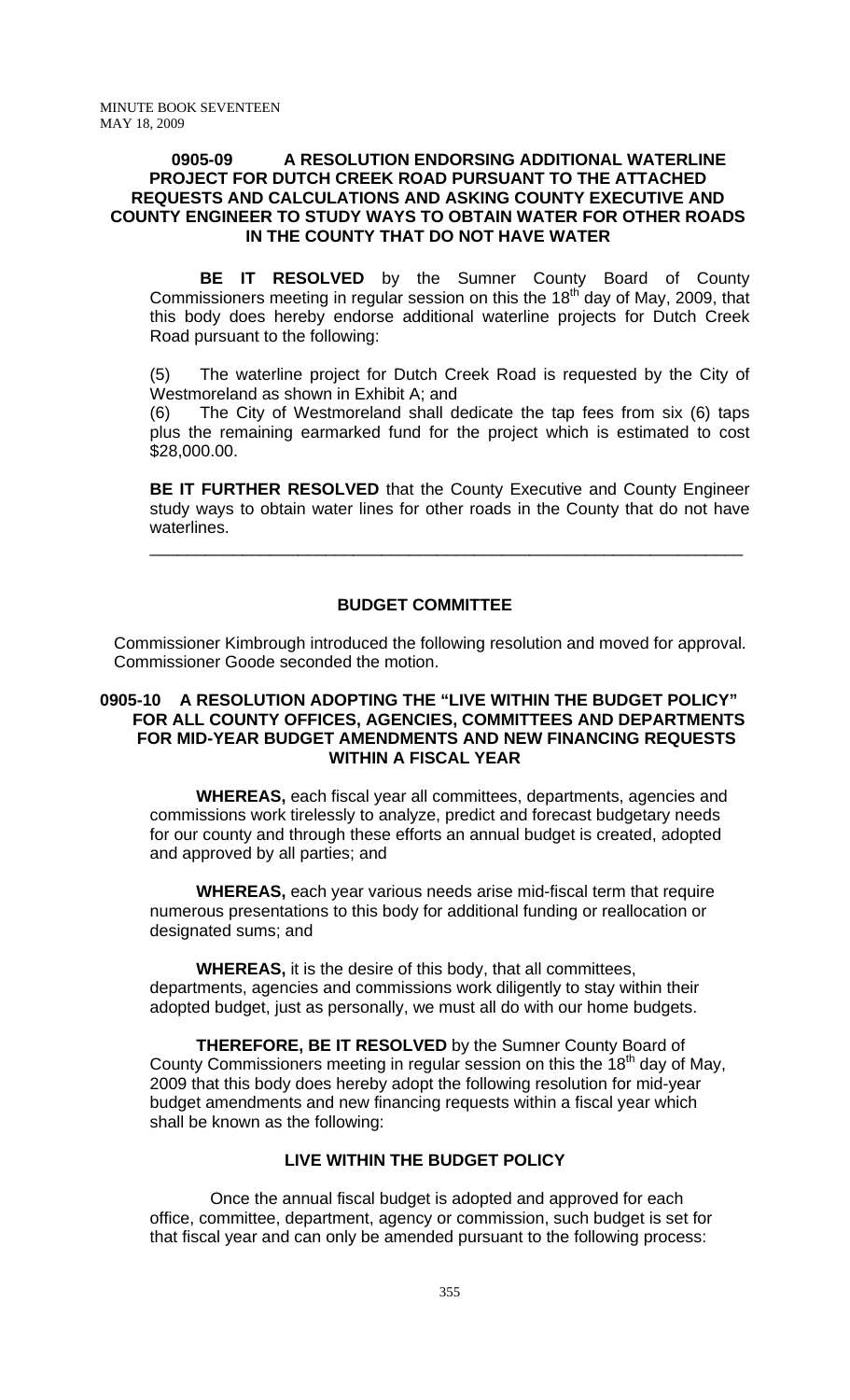MINUTE BOOK SEVENTEEN MAY 18, 2009

> In order to seek to amend an approved budget, the director, official or department head must first seek approval of one or more of the following persons:

- 1. The Budget Committee Chairman
- 2. County Executive
- 3. Commission Chairman

 Prior to undertaking the above process, non-elected department heads or officials must first seek approval of their board or committee chair. All authorization must be obtained using the form attached herewith as Exhibit A.

 Then, with Exhibit A, the director, official or department head will present the proposed amendment to the finance director to be placed on the next scheduled budget committee agenda or seek the calling of a special called meeting.

**BE IT FURTHER RESOLVED**, that this resolution shall be placed with the County Administrative Policies and be a part of this record until overturned by a two-thirds majority of this body.

\_\_\_\_\_\_\_\_\_\_\_\_\_\_\_\_\_\_\_\_\_\_\_\_\_\_\_\_\_\_\_\_\_\_\_\_\_\_\_\_\_\_\_\_\_\_\_\_\_\_\_\_\_\_\_\_\_\_\_\_\_

Chairman Hyde ruled that the above-stated resolution was not a change in the Commission Rules and Standard Procedures.

The electronic vote was recorded in the following manner:

| <b>Akins</b>    | N | <b>Fennell</b>   | N      | <b>Cummings</b>    | N        |
|-----------------|---|------------------|--------|--------------------|----------|
| <b>Utley</b>    | N | <b>Graves</b>    | N      | <b>Satterfield</b> | N        |
| F. Freels       | Y | <b>Matthews</b>  | N      | <b>Boyd</b>        | N        |
| <b>England</b>  | N | <b>Hendricks</b> | N      | Vaughn             | Υ        |
| <b>LeMarbre</b> | N | <b>Decker</b>    | N      | <b>Hyde</b>        | Υ        |
| <b>Hughes</b>   | Y | Kimbrough        | N      | Goode              | Υ        |
| <b>Skidmore</b> | N | P. Freels        | N      | <b>Stone</b>       | N        |
| <b>Hobbs</b>    | N | <b>Pospisil</b>  | N      |                    |          |
| 0905-10         |   | Yes: 5           | No: 18 | Abs: 0             | 08:43 PM |

Chairman Hyde declared the resolution failed to be approved by the body.

\_\_\_\_\_\_\_\_\_\_\_\_\_\_\_\_\_\_\_\_\_\_\_\_\_\_\_\_\_\_\_\_\_\_\_\_\_\_\_\_\_\_\_\_\_\_\_\_\_\_\_\_\_\_\_\_\_\_\_\_\_\_

 Commissioner Kimbrough introduced the following resolution and moved for approval. Commissioner Goode seconded the motion.

#### **0905-11 A RESOLUTION AUTHORIZING A CONTINUOUS FIVE (5) YEAR REAPPRAISAL CYCLE**

 **WHEREAS,** Tennessee Code Annotated Section 67-5-1601 establishes a general six (6) year reappraisal for updating and equalizing property values for every county in Tennessee for property taxes purposes; and

**WHEREAS,** a six (6) year reappraisal program consists of an on-site review of each parcel of real property over a five-year period followed by revaluation of all such property in the year following completion of the review period and includes a current value updating during the third year of the review cycle and sales ratio studies during the second and fifth years of the review cycle; and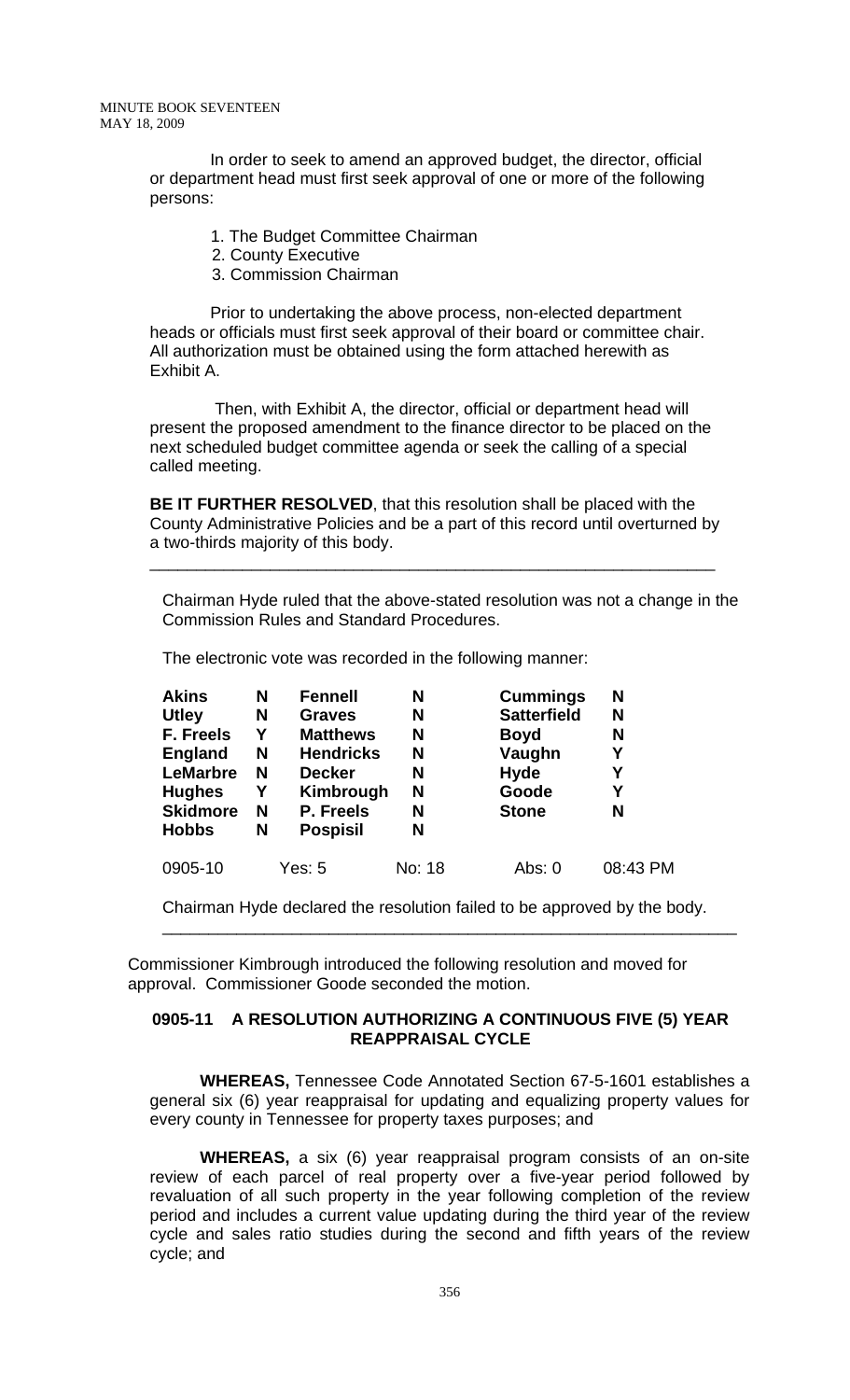**WHEREAS,** Chapter 318 of the 1997 Public Acts provides upon the approval of the assessor and upon the adoption by majority approval vote of the county legislative body, the reappraisal program may be completed by a continuous five (5) year cycle comprised of an on-site review of each real property over a four (4) year period followed by revaluation of all such property in the year following completion of the review period; and

**WHEREAS,** the county legislative body of Sumner County understands that by approving such a five (5) year reappraisal cycle a sales ratio study will be conducted during the second and fourth years of the review cycle and the centrally assessed properties and commercial/industrial tangible personal property will be equalized by the sales ration adopted by the State Board of Equalization;

**NOW, THEREFORE BE IT RESOLVED** by the Sumner County Board of County Commissioners meeting in regular session on this the 18th day of May, 2009, that PURSUANT to Tennessee Code Annotated Section 67-5-1601, as amended by Chapter 318 of the 1997 Public Acts, reappraisal shall be accomplished in Sumner County by a continuous five (5) year cycle beginning 2009, comprised of an on-site review of each parcel of real property over a four (4) year period followed by revaluation of all such property for tax year 2014.

\_\_\_\_\_\_\_\_\_\_\_\_\_\_\_\_\_\_\_\_\_\_\_\_\_\_\_\_\_\_\_\_\_\_\_\_\_\_\_\_\_\_\_\_\_\_\_\_\_\_\_\_\_\_\_\_\_\_\_\_\_\_\_\_

The electronic vote was recorded in the following manner:

| <b>Akins</b>    | N | <b>Fennell</b>   |       | <b>Cummings</b>    | N        |
|-----------------|---|------------------|-------|--------------------|----------|
| <b>Utley</b>    | Υ | <b>Graves</b>    | N     | <b>Satterfield</b> | Υ        |
| F. Freels       | Y | <b>Matthews</b>  | Υ     | <b>Boyd</b>        | Υ        |
| <b>England</b>  | Y | <b>Hendricks</b> | Υ     | Vaughn             | Υ        |
| <b>LeMarbre</b> | Υ | <b>Decker</b>    | Υ     | <b>Hyde</b>        | N        |
| <b>Hughes</b>   | Υ | Kimbrough        | Υ     | Goode              | Υ        |
| <b>Skidmore</b> | Y | P. Freels        | Υ     | <b>Stone</b>       | Υ        |
| <b>Hobbs</b>    | Υ | <b>Pospisil</b>  |       |                    |          |
| 0905-11         |   | Yes: 19          | No: 4 | Abs: $0$           | 08:45 PM |

Chairman Hyde declared the resolution approved by the body.

# **CONSENT AGENDA**

Commissioner Hobbs moved, seconded by Commissioner Pospisil, to approve the Consent Agenda:

**\_\_\_\_\_\_\_\_\_\_\_\_\_\_\_\_\_\_\_\_\_\_\_\_\_\_\_\_\_\_\_\_\_\_\_\_\_\_\_\_\_\_\_\_\_\_\_\_\_\_\_\_\_\_\_\_\_\_\_\_\_\_\_\_\_\_** 

#### **0905-12 A RESOLUTION APPROVING THE THREE-STAR ECONOMIC DEVELOPMENT EDUCATION GRANT IN THE AMOUNT OF \$1,500.00 AS SHOWN ON THE ATTACHED SCHEDULE**

 **BE IT RESOLVED** by the Sumner County Board of County Commissioners meeting in regular session on this the 18th day of May, 2009, that this body hereby approves the Three-Star Economic Development Education Grant in the amount of \$1,500.00 as shown on the attached schedule.

\_\_\_\_\_\_\_\_\_\_\_\_\_\_\_\_\_\_\_\_\_\_\_\_\_\_\_\_\_\_\_\_\_\_\_\_\_\_\_\_\_\_\_\_\_\_\_\_\_\_\_\_\_\_\_\_\_\_\_\_\_\_\_\_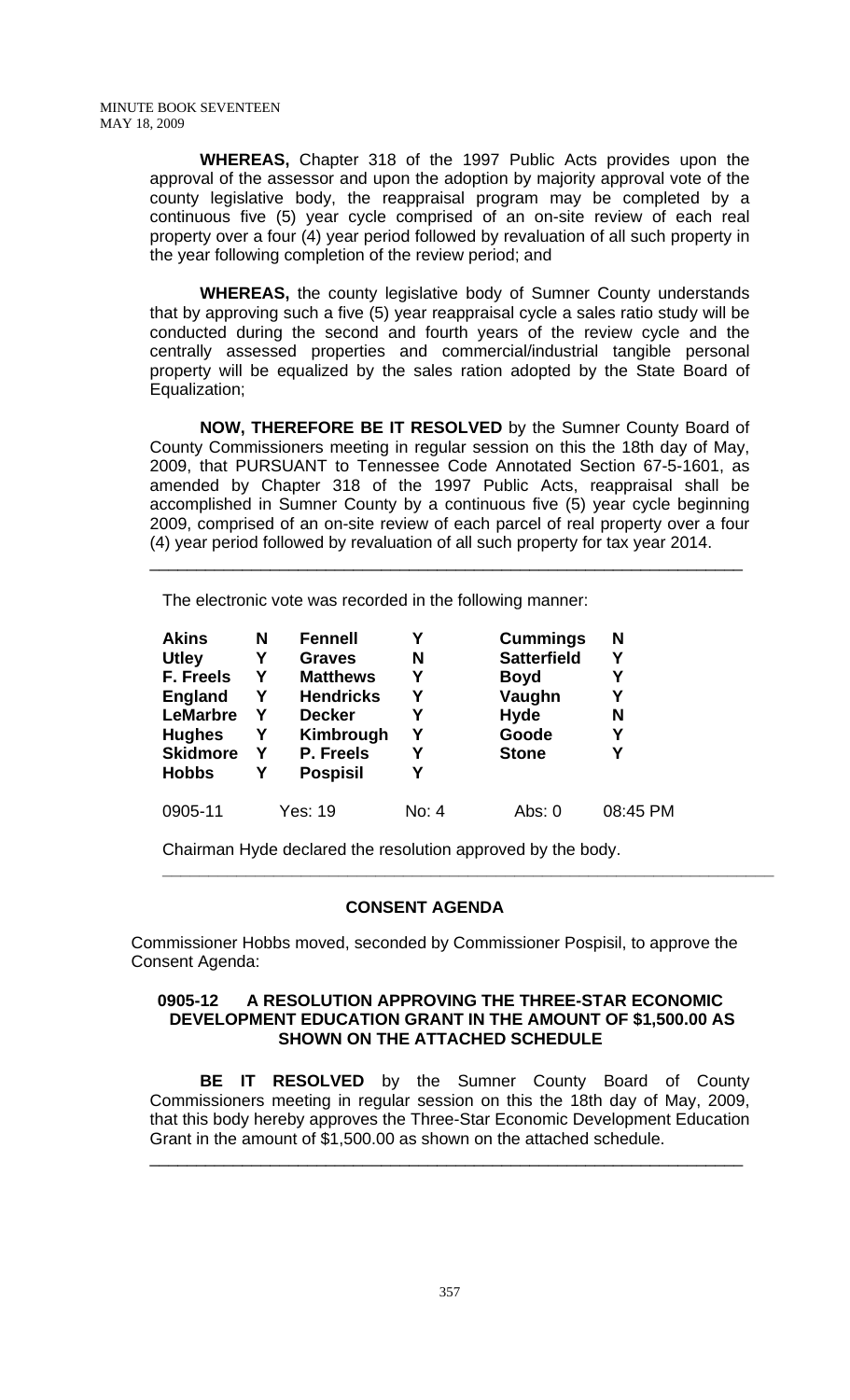#### **0905-13 A RESOLUTION APPROVING THE FISCAL YEAR 2008-2009 SUMNER COUNTY BOARD OF EDUCATION GENERAL PURPOSE SCHOOL FUND BUDGET AMENDMENTS AND APPROPRIATING AND/OR TRANSFERRING SUCH FUNDS AS REQUIRED**

 **BE IT RESOLVED** by the Sumner County Board of County Commissioners meeting in regular session on this the  $18<sup>th</sup>$  day of May, 2009 that this body hereby approves the 2008-2009 Sumner County Board of Education General Purpose School Fund Budget Amendments and appropriates and/or transfers such funds among the various accounts as shown on the attached schedules which are hereby incorporated as a part of this resolution.

\_\_\_\_\_\_\_\_\_\_\_\_\_\_\_\_\_\_\_\_\_\_\_\_\_\_\_\_\_\_\_\_\_\_\_\_\_\_\_\_\_\_\_\_\_\_\_\_\_\_\_\_\_\_\_\_\_\_\_\_\_\_\_\_

## **0905-14 A RESOLUTION APPROPRIATING VARIOUS FUNDS TO VARIOUS ACCOUNTS WITHIN THE OFFICE OF THE SHERIFF**

**BE IT RESOLVED** by the Sumner County Board of County Commissioners meeting in regular session on this the 18<sup>th</sup> day of May, 2009, that this body hereby appropriates various funds to various accounts within the Office of the Sheriff.

## **0905-15 A RESOLUTION APPROPRIATING VARIOUS FUNDS TO VARIOUS ACCOUNTS WITHIN THE HIGHWAY DEPARTMENT**

\_\_\_\_\_\_\_\_\_\_\_\_\_\_\_\_\_\_\_\_\_\_\_\_\_\_\_\_\_\_\_\_\_\_\_\_\_\_\_\_\_\_\_\_\_\_\_\_\_\_\_\_\_\_\_\_\_\_\_\_\_\_\_\_

 **BE IT RESOLVED** by the Sumner County Board of County Commissioners meeting in regular session on this the  $18<sup>th</sup>$  day of May, 2009 that this body does hereby appropriates various funds to various accounts within the Highway Department as shown on the attachment herewith.

\_\_\_\_\_\_\_\_\_\_\_\_\_\_\_\_\_\_\_\_\_\_\_\_\_\_\_\_\_\_\_\_\_\_\_\_\_\_\_\_\_\_\_\_\_\_\_\_\_\_\_\_\_\_\_\_\_\_\_\_\_\_\_\_

#### **0905-16 A RESOLUTION APPROPRIATING \$11,968.00 TO THE BOARD OF EDUCATION FROM OCTOBER 2007 BOND PROCEEDS FOR A HOT WATER HEATER UPGRADE FOR THE PORTLAND MIDDLE SCHOOL**

**BE IT RESOLVED** by the Sumner County Board of County Commissioners meeting in regular session on this the  $18<sup>th</sup>$  day of May, 2009, that this body hereby appropriates \$11,968.00 to the Board of Education from October 2007 bond proceeds for a hot water heater upgrade for the Portland Middle School.

#### **0905-17 A RESOLUTION APPROPRIATING \$4,059.60 FROM CODES DEPARTMENT SALARY SECRETARIES TO FINANCE DEPARTMENT SALARY ACCOUNTANTS**

\_\_\_\_\_\_\_\_\_\_\_\_\_\_\_\_\_\_\_\_\_\_\_\_\_\_\_\_\_\_\_\_\_\_\_\_\_\_\_\_\_\_\_\_\_\_\_\_\_\_\_\_\_\_\_\_\_\_\_\_\_\_\_\_

**BE IT RESOLVED** by the Sumner County Board of County Commissioners meeting in regular session on this the  $18<sup>th</sup>$  day of May, 2009, that this body hereby appropriates \$4,059.60 from Codes Department salary secretaries to Finance Department salary accountants.

\_\_\_\_\_\_\_\_\_\_\_\_\_\_\_\_\_\_\_\_\_\_\_\_\_\_\_\_\_\_\_\_\_\_\_\_\_\_\_\_\_\_\_\_\_\_\_\_\_\_\_\_\_\_\_\_\_\_\_\_\_\_\_\_

## **0905-18 A RESOLUTION APPROPRIATING \$59,600.00 FROM GENERAL FUND UNDESIGNATED FUND RESERVE TO TRANSFER OUT FOR SHACKLE ISLAND COMMUNITY CENTER TO CORRECT 2007-08 BUDGET AMENDMENT**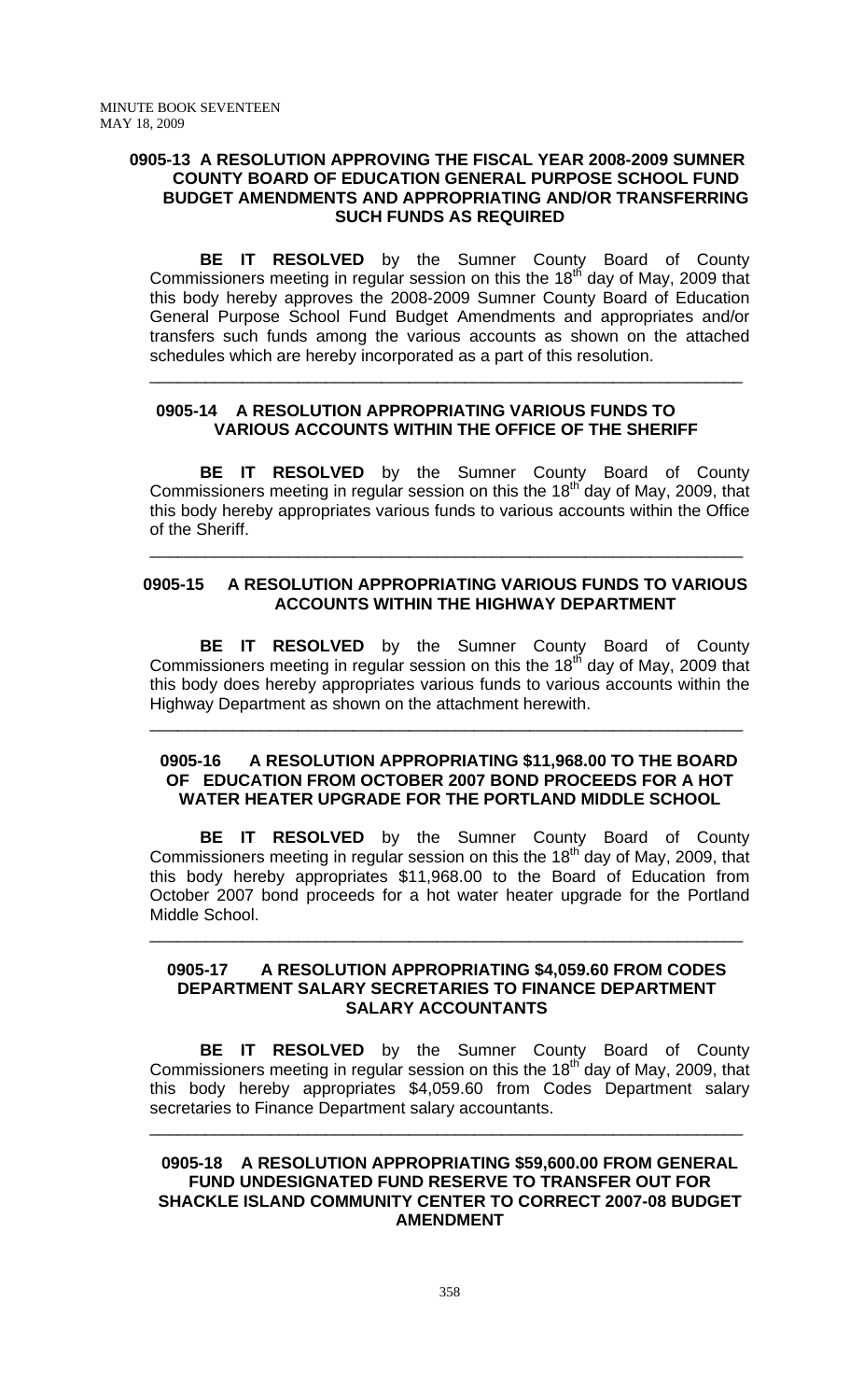**BE IT RESOLVED** by the Sumner County Board of County Commissioners meeting in regular session on this the 18<sup>th</sup> day of May, 2009, that this body hereby appropriates \$59,600.00 from General Fund Undesignated Fund Reserve to transfer out for Shackle Island Community Center to correct 2007-08 Budget Amendment.

\_\_\_\_\_\_\_\_\_\_\_\_\_\_\_\_\_\_\_\_\_\_\_\_\_\_\_\_\_\_\_\_\_\_\_\_\_\_\_\_\_\_\_\_\_\_\_\_\_\_\_\_\_\_\_\_\_\_\_\_\_\_\_\_

## **0905-19 A RESOLUTION AMENDING THE HEALTH DEPARTMENT DGA GRANT**

 **BE IT RESOLVED** by the Sumner County Board of County Commissioners meeting in regular session on this the  $18<sup>th</sup>$  day of May, 2009, that this body hereby amends the Health Department DGA Grant.

\_\_\_\_\_\_\_\_\_\_\_\_\_\_\_\_\_\_\_\_\_\_\_\_\_\_\_\_\_\_\_\_\_\_\_\_\_\_\_\_\_\_\_\_\_\_\_\_\_\_\_\_\_\_\_\_\_\_\_\_\_\_\_\_

## **0905-20 A RESOLUTION APPROPRIATING VARIOUS FUNDS TO VARIOUS ACCOUNTS WITHIN THE PORTLAND LIBRARY**

 **BE IT RESOLVED** by the Sumner County Board of County Commissioners meeting in regular session on this the  $18<sup>th</sup>$  day of May, 2009, that this body hereby appropriates various funds to various accounts within the Portland Library as shown on the attachment herewith.

\_\_\_\_\_\_\_\_\_\_\_\_\_\_\_\_\_\_\_\_\_\_\_\_\_\_\_\_\_\_\_\_\_\_\_\_\_\_\_\_\_\_\_\_\_\_\_\_\_\_\_\_\_\_\_\_\_\_\_\_\_\_\_\_

## **0905-21 A RESOLUTION DECLARING VARIOUS ITEMS FROM THE SHERIFF'S OFFICE AS SURPLUS AND AUTHORIZING DISPOSAL OR SALE OF SAME PURSUANT TO EXISITING POLICIES AND PROCEDURES**

 **BE IT RESOLVED** by the Sumner County Board of County Commissioners meeting in regular session on this the 18th day of May, 2009 that this body does hereby declare the items listed below as surplus:

| Compaq  | Computer | s/n 9930CJNG0219   | Compaq       | Computer | s/n R302KN8Z0036  |
|---------|----------|--------------------|--------------|----------|-------------------|
| Compaq  | Computer | s/n R302KN8Z0038   | Compaq       | Computer | s/n 6952CJNGK009  |
| Compaq  | Computer | $s/n$ 6952CJNG0115 | Compaq       | Computer | s/n R302KN8Z0037  |
| Compaq  | Computer | s/n R251KN8Z0001   | Creative 52X | Computer | $s/n$ STHIN144500 |
| Gateway | Computer | s/n 0012280656     | Acer         | Computer | $s/n$ 230VAC      |
| Dell    | Computer | $s/n$ D62H8        | Compaq       | Computer | s/n 6630CJNG0211  |
| Compaq  | Computer | s/n 9930SJNG0224   | Compaq       | Computer | s/n R302KN8Z0015  |
| Fastrac | Computer | s/n B98033618      | Compaq       | Computer | s/n R302KN8Z0035  |
| Compaq  | Computer | s/n 6925CJNG0132   | Compaq       | Computer | s/n 6925CJNG0006  |
| Compaq  | Computer | s/n 9930CJNG0215   | Compaq       | Computer | s/n R302KN8Z0030  |
| Compaq  | Computer | s/n 6925CJNG0020   | Compaq       | Computer | s/n R302KN8Z0003  |
| Compaq  | Computer | s/n 9927CJNG0007   | Compaq       | Computer | s/n 6925CJNG0005  |
| HP      | Computer | $s/n$ Y310LGFZA662 | Compaq       | Computer | s/n 6950CJNGK170  |
| Compaq  | Computer | s/n 9930CJNG0218   | HP           | Computer | s/n GFDM45050122A |
| HP      | Computer | s/n GFDP13420558A  | Dell         | Computer | $s/n$ 1XG3Z01     |
| Compaq  | Computer | s/n 1X04DCTXLOKX   | HP           | Monitor  | s/n MX65157389    |
| Memorex | Monitor  | s/n 1530027362     | <b>KDS</b>   | Monitor  | s/n 1082055837    |
| Compaq  | Monitor  | s/n 949GD43AD885   | Comp USA     | Monitor  | s/n 9APT8370250   |
| Compaq  | Monitor  | s/n 922CD61SN993   | Comp USA     | Monitor  | s/n 9APT84102430  |
| Compaq  | Monitor  | s/n 922CD61SN985   | Compaq       | Monitor  | s/n 948FA05PA417  |

**BE IT FURTHER RESOLVED,** that the disposal or sale of the same is authorized pursuant to existing policies and procedures.

\_\_\_\_\_\_\_\_\_\_\_\_\_\_\_\_\_\_\_\_\_\_\_\_\_\_\_\_\_\_\_\_\_\_\_\_\_\_\_\_\_\_\_\_\_\_\_\_\_\_\_\_\_\_\_\_\_\_\_\_\_\_\_\_

## **0905-22 A RESOLUTION ACCEPTING ISLAND BROOK SUBDIVISION PHASE I THROUGH IV (ISLAND BROOK DRIVE, DANWOOD COURT, KINWOOD**